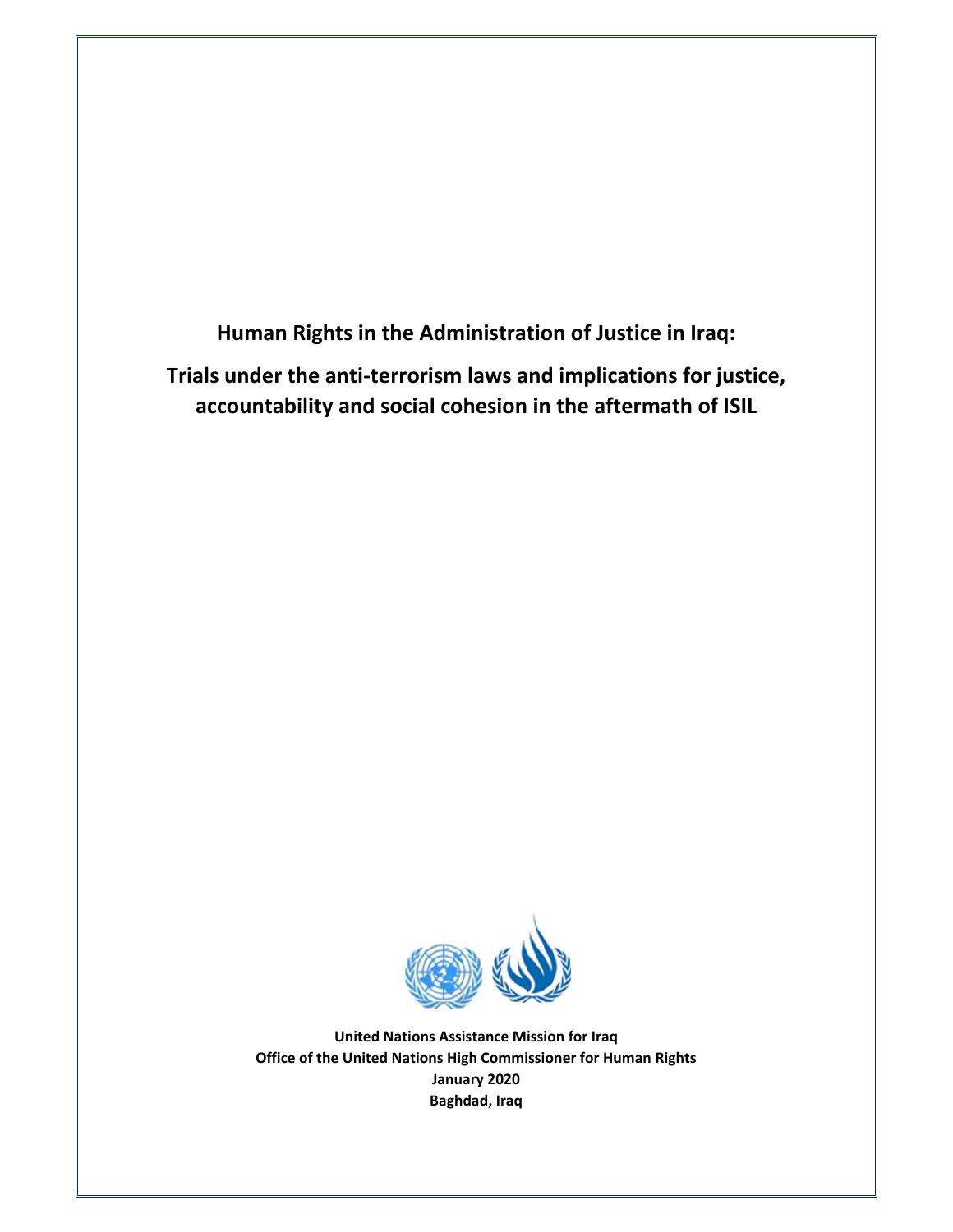# *'Robust safeguards for detention, due process and fair trials that comply with human rights obligations not only demonstrate commitment to justice but are also a necessary building block for reconciliation and social cohesion that help reduce the risk of history repeating itself*.'

Special Representative of the Secretary-General for the United Nations Assistance Mission for Iraq, Jeanine Hennis-Plasschaert, statement to the Security Council, 28 August 2019

'*It must be clear that all individuals who are suspected of crimes – whatever their country of origin, and whatever the nature of the crime – should face investigation and prosecution, with due process guarantees. Accountability, with fair trials, protects societies from future radicalization and violence. Betrayals of justice, following flawed trials – which may include unlawful and inhumane detention, and capital punishment – can only serve the narrative of grievance and revenge*.'

United Nations High Commissioner for Human Rights Michelle Bachelet, opening statement at the Human Rights Council, 24 June 2019.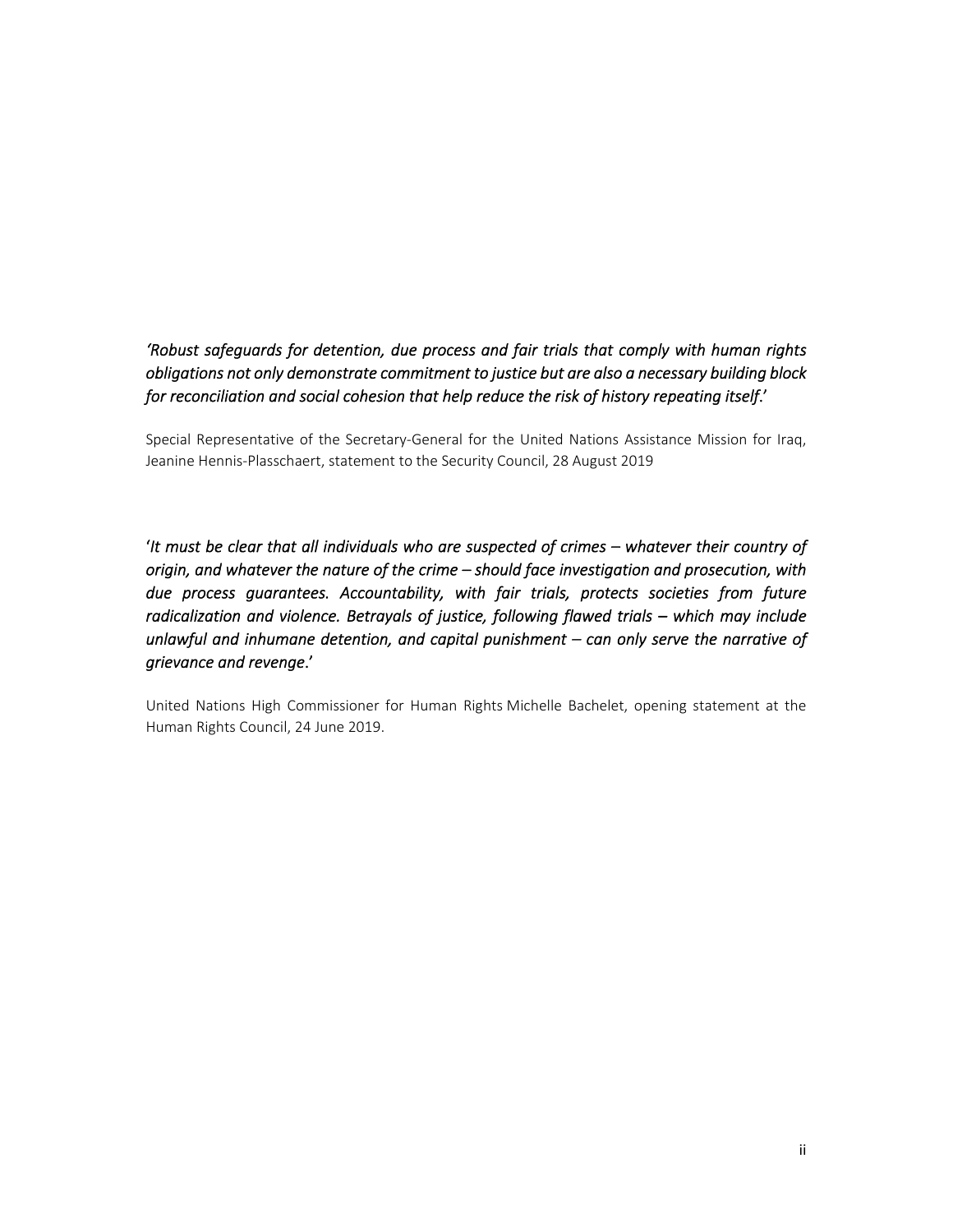# Contents

| $\mathsf{L}$    |                                                                                        |
|-----------------|----------------------------------------------------------------------------------------|
| $\mathbf{II}$ . |                                                                                        |
| III.            |                                                                                        |
| IV.             |                                                                                        |
| Α.              |                                                                                        |
| Β.              |                                                                                        |
| C.              |                                                                                        |
| D.              | Domestic law applicable to persons suspected or accused of terrorist acts  4           |
| Ε.              |                                                                                        |
| V.              |                                                                                        |
| А.              |                                                                                        |
| B.              |                                                                                        |
| $\mathsf{C}$ .  | Prosecution for association with, or membership of, a terrorist organization under the |
| D.              |                                                                                        |
| Ε.              |                                                                                        |
| VI.             |                                                                                        |
| VII.            |                                                                                        |
|                 | Annex I: Statistics from UNAMI monitoring of investigative and trial hearings          |
|                 |                                                                                        |
|                 | Annex III: Response by the High Judicial Council to the UNAMI/OHCHR report             |
|                 | Annex IV: Response by the Kurdistan Regional Government to the UNAMI/OHCHR report      |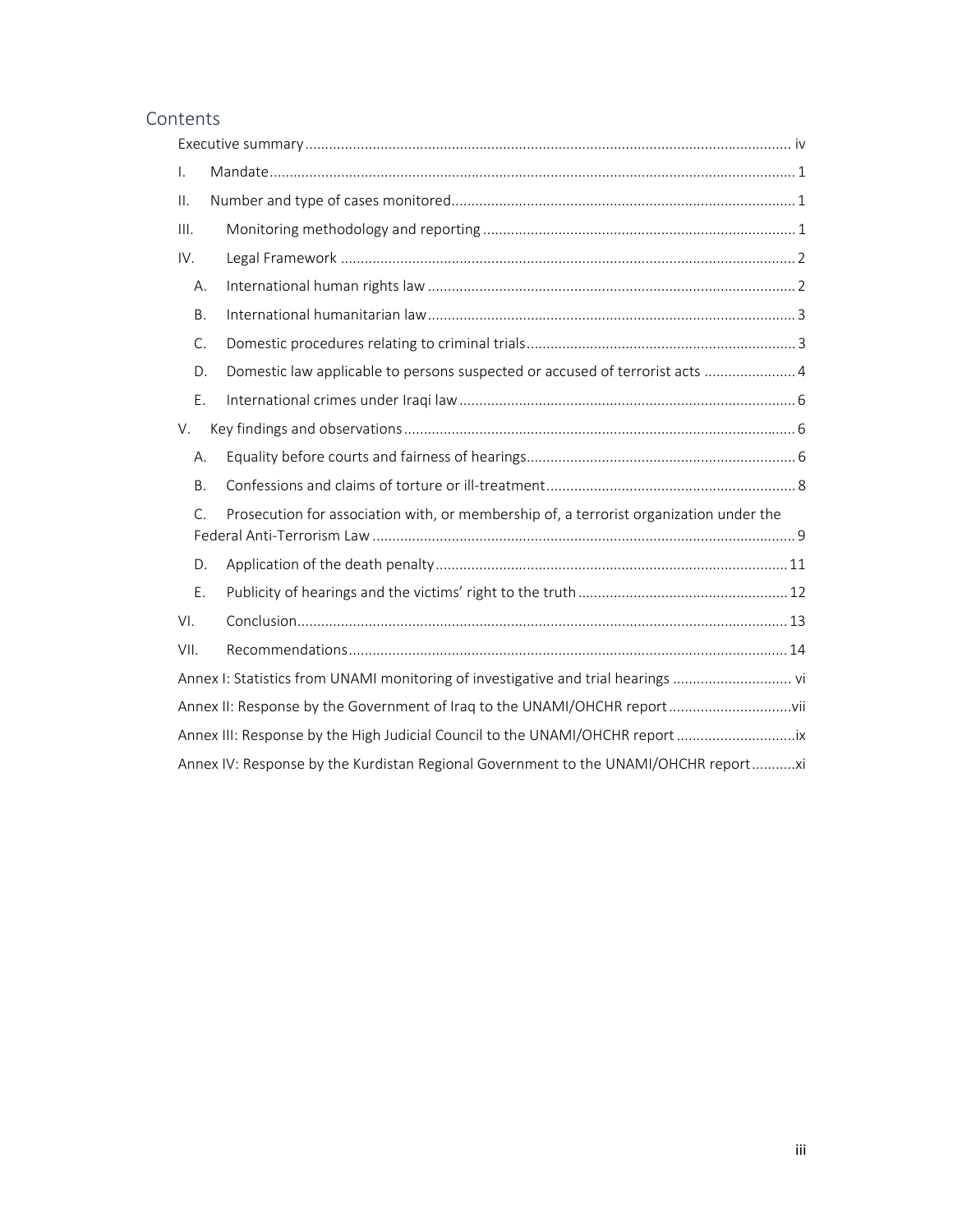## Executive summary

Between June 2014 and December 2017, the so-called Islamic State of Iraq and the Levant (ISIL) carried out a campaign of widespread violence and systematic violations of international human rights and humanitarian law against the Iraqi population. These acts may amount to war crimes, crimes against humanity, and possibly the crime of genocide, under international criminal law.

Iraq has been on the forefront of the fight against ISIL. It also made considerable efforts to ensure accountability for the atrocities committed against Iraqis by ISIL fighters. From January 2018 to October 2019, the judiciary processed over 20,000 terrorism-related cases, with thousands pending as of January 2020. In its pursuit of justice, Iraq has stated its commitment to uphold the right to a fair trial.

This report, *Human Rights in the Administration of Justice in Iraq: trials under the anti‐terrorism laws and implications for justice, accountability and social cohesion in the aftermath of ISIL*, was prepared by the United Nations Assistance Mission for Iraq (UNAMI) through its Human Rights Office and the Office of the United Nations High Commissioner for Human Rights (OHCHR). The report covers the period of 1 May 2018 through 31 October 2019.

The findings presented in this report are based upon independent monitoring by UNAMI of 794 criminal court hearings in Anbar, Baghdad, Basra, Dhi‐Qar, Dohuk, Erbil, Kirkuk, Ninewa, and Wassit governorates. The majority of the trial hearings attended (619) involved men, women and children facing charges under Iraq's anti-terrorism laws. The report includes analysis of observations of investigative hearings and interviews with judges, prosecutors and defence lawyers.

The findings of the report should be considered in the broader context of UNAMI's work to promote and protect human rights in the criminal justice system, including in efforts to seek justice for widespread atrocities committed by ISIL against the population. The report aims at encouraging judicial authorities to conduct a thorough review of trial and sentencing practices, with a view to strengthening criminal justice procedures, in line with the Constitution of Iraq and the State's obligations under international law.

UNAMI generally observed efficiency, structure and order in the conduct of the judicial proceedings it monitored. The hearings attended proceeded in an orderly manner, with judges routinely prepared with investigation files and defence counsel present during almost all hearings attended. Given the heavy caseload of ISIL-related prosecutions, the consistent pattern of well-organized trial proceedings was notable.

Nonetheless, the findings also show serious concerns that basic fair trial standards were not respected in terrorism-related trials. The main areas of concern include:

- $\triangleright$  Violations of fair trial standards relating to equality before the courts and conduct of hearings – in particular as a result of ineffective legal representation, lack of adequate time and facilities to prepare a case, and limited possibility to challenge prosecution evidence  $-$  which cumulatively placed the defendant at serious disadvantage compared to the prosecution.
- $\triangleright$  The overreliance on confessions, with frequent allegations of torture or ill-treatment that were inadequately addressed by courts and that on their own constitute a human rights violation, further contributed to the disadvantaged position of defendants.
- Prosecutions under the anti-terrorism legal framework with its overly broad and vague definition of terrorism and related offences – focused on 'association' with or 'membership' of a terrorist organization, without sufficiently distinguishing between those who participated in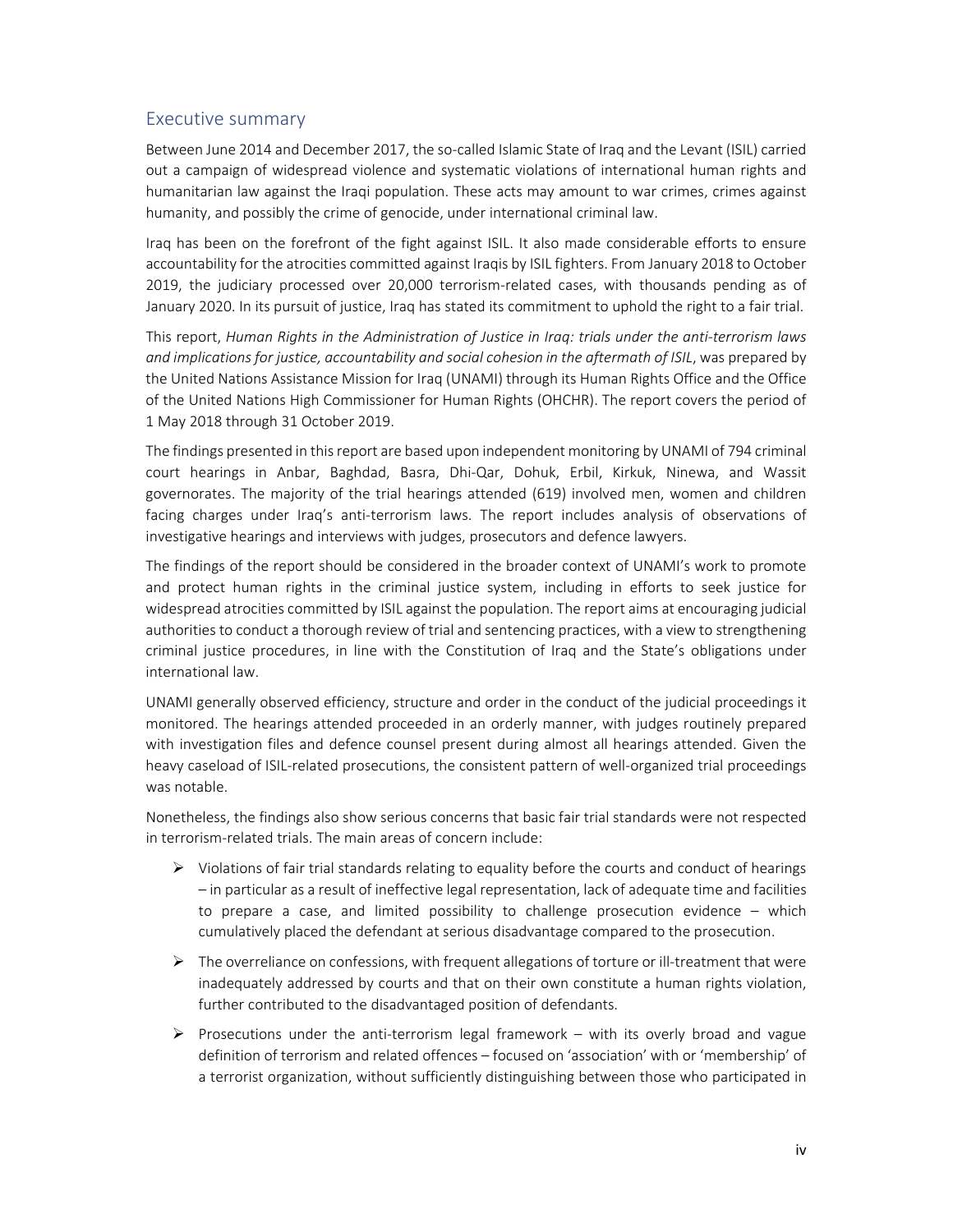violence and those who joined ISIL for survival and/or through coercion, and with harsh penalties that failed to distinguish degrees of underlying culpability.

- Under anti‐terrorism laws, the death penalty is mandatory for a wide range of acts that do not meet the 'most serious crimes' threshold, which is necessary for imposing such a sentence. The overall findings also indicate the imposition of the death penalty following unfair trials.
- $\triangleright$  Practical restrictions on the publicity of hearings, lack of victim attendance in proceedings and overreliance on a charge of 'membership' of a terrorist organization limited the possibility for victims and their families, as well as the general public, to see the perpetrators being held to account, and failed to expose the full range of crimes committed.

The report provides a series of recommendations to the Government and the High Judicial Council aimed at supporting their efforts to hold to account perpetrators of serious crimes, including terrorist acts, while ensuring the protection of fundamental human rights.

In the broader context, the protection of human rights in the administration of justice also serves as a tool of conflict prevention. Compliance with procedural guarantees and fair trial standards helps prevent the emergence of new grievances, both real and perceived, and addresses conflict drivers, such as structural discrimination, injustice and impunity that had led individuals to choose violence and enabled ISIL to find support in Iraq.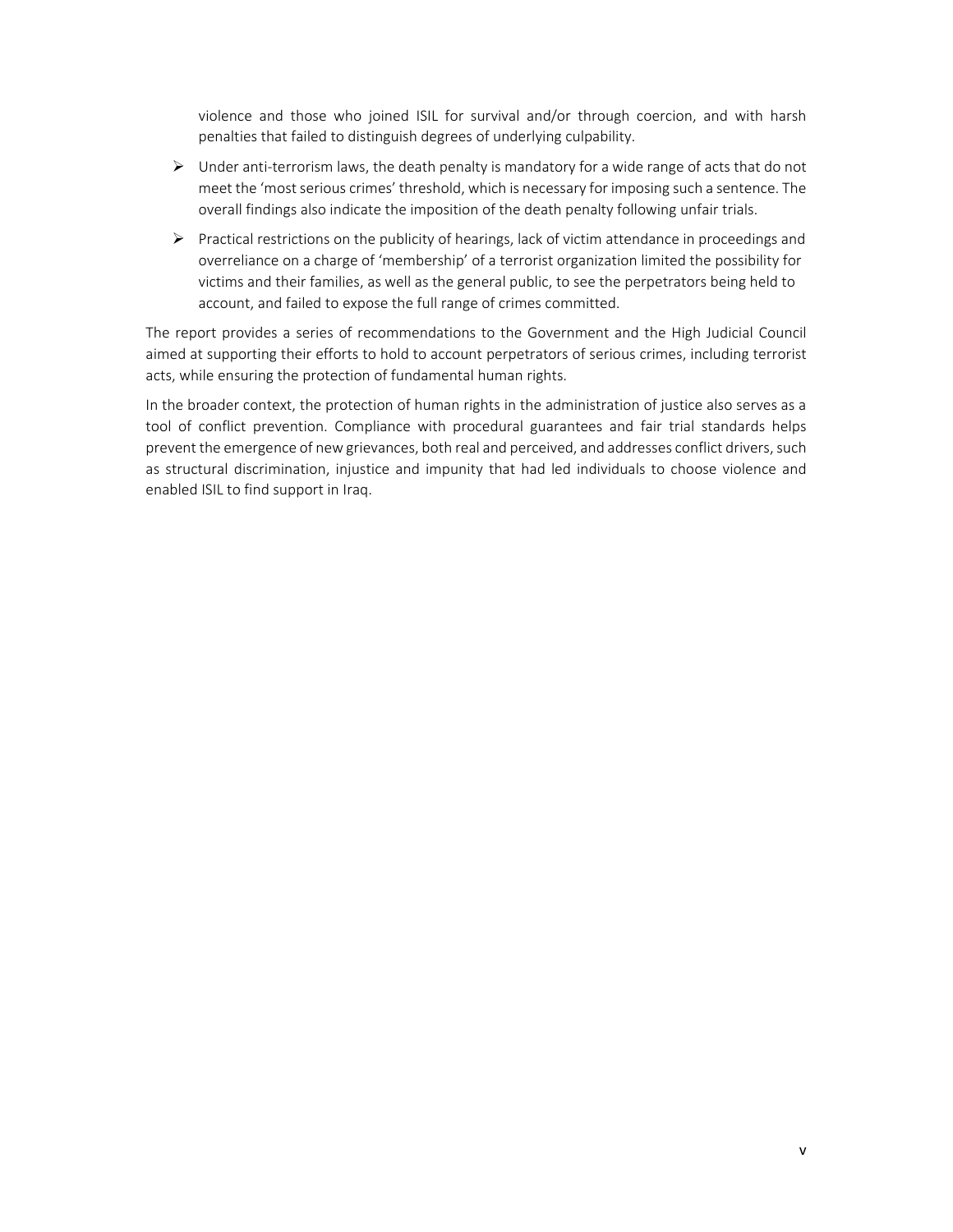## I. Mandate

This report is prepared pursuant to United Nations Security Council resolutions, including Security Council Resolution 2470 (2019) that mandates UNAMI to '*promote accountability and the protection of human rights, and judicial and legal reform, with full respect for the sovereignty of Iraq, in order to strengthen the rule of law in Iraq […]*'.

Through its Human Rights Office, UNAMI undertakes a range of activities, including human rights monitoring and reporting, in support of efforts to strengthen the rule of law and accountability for human rights violations in Iraq.

# II. Number and type of cases monitored

The ultimate objective of trial monitoring is to support the strengthening of the rule of law in the administration of justice. To that end, this report aims at identifying both positive practices in the judicial process as well as potential areas of concern through the analysis of credible and reliable data collected through systematic monitoring and documentation.

In May 2018, with the support of the High Judicial Council, UNAMI began observing criminal trials in Karkh and Rusafa Federal Courts in Baghdad. In 2019, UNAMI expanded its programme to regular and systematic monitoring of criminal hearings, including investigation and trial hearings, in Anbar, Baghdad, Basra, Dhi‐Qar, Dohuk, Erbil, Kirkuk, Ninewa, and Wassit governorates. UNAMI welcomes the cooperation of the Government of Iraq<sup>1</sup> in enabling it to undertake this broad programme of work in collaboration with it.

As of 31 October 2019, UNAMI had monitored 794 hearings in criminal courts. The majority (619 hearings or 78 per cent) concerned defendants<sup>2</sup> prosecuted under anti-terrorism laws.<sup>3</sup> The remaining 175 hearings concerned criminal cases unrelated to terrorism. The 619 hearings on terrorism cases are used as the basis for the analysis and findings presented in this report, while the analysis of the remaining 175 criminal hearings on other matters is used for comparative purposes when relevant.

The 619 terrorism-related hearings included 23 cases with female defendants, 44 cases involving defendants who were children at the time of the commission of the offence (out of which one concerned a girl) and 28 cases involving foreign defendants from 11 different countries of origin. UNAMI monitored 25 investigative hearings in terrorism-related cases out of the total.

# III. Monitoring methodology and reporting

UNAMI followed a 'hearing‐based' monitoring methodology, i.e. observations drawn from attending single judicial hearings, at either the investigative or trial stages. Both at the investigative and trial stage, the proceedings may consist of one or more hearings. Security permitting, UNAMI human rights officers attended court hearings on a regular basis, randomly selecting days and cases to attend. Out of the total, 510 terrorism‐related trial hearings observed included the announcement of a judgment.

Data gathering focused on the observation of trial hearings and a limited number of investigative hearings. To consistently and accurately document relevant data, UNAMI Human Rights Office designed a specific trial monitoring guidance and a documentation template, based on national and international human rights norms and standards, to ensure that observations were monitored and recorded in a

<sup>&</sup>lt;sup>1</sup> The term 'Government' is understood as encompassing the legislative, executive and judicial powers of the State.

<sup>&</sup>lt;sup>2</sup> The term 'defendant' is used to describe suspects or accused during investigative and trial hearings.

<sup>&</sup>lt;sup>3</sup> The vast majority referred to allegations of 'ISIL membership'.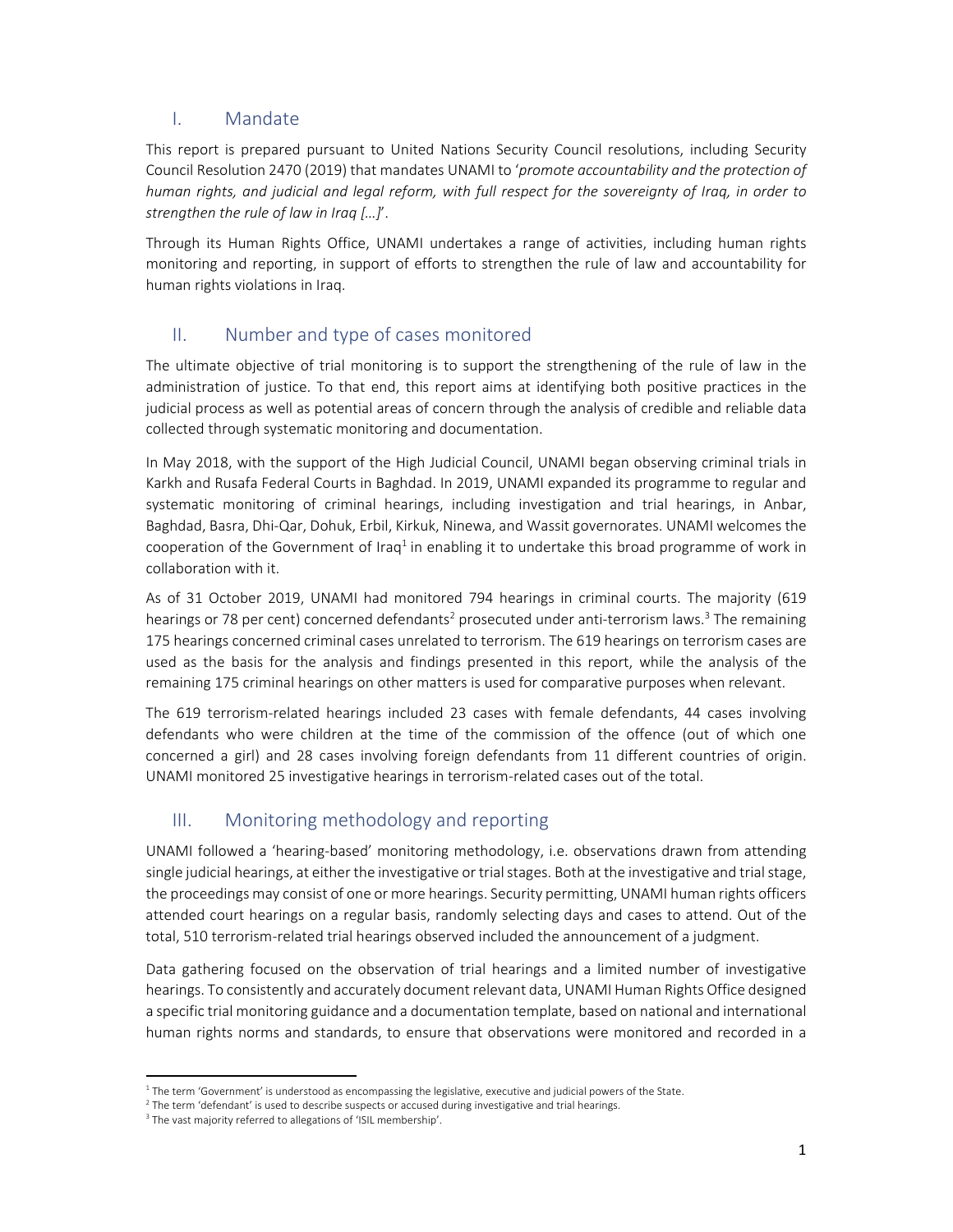consistent manner. All staff conducting trial monitoring received targeted training before commencing their work. Monitors prepared standardized hearing reports detailing their observations and analysis, from which the findings of this report were compiled.

In addition, human rights officers met with judges, defence lawyers (including the Iraqi Bar Association), prosecutors and other relevant interlocutors, such as civil society activists, victims and families of defendants, and gathered and analyzed legislation and information from other official documents and reports. The teams however did not have access to court files, including written judgments.

Throughout the trial observation process, human rights officers observed the core principles of impartiality, objectivity, non-intervention/non-interference, accuracy, informed observation and confidentiality as part of overall efforts to work constructively with Iraqi authorities.

The monitors were not tasked to evaluate the innocence or guilt of individual defendants. The report intends to outline general trends and patterns observed.

#### *Limitations*

Comprehensive analysis of the fairness of a trial requires an overall assessment of human rights protection throughout the entire judicial process, including the investigative phase. The scope of this report does not cover the full range of issues that may impact the effective and fair administration of justice in Iraq, such as systemic institutional or administrative problems, broader issues of the independence of the judiciary, investigation, arrest, detention or screening practices, witnesses' and victims' protection and appeal proceedings where violations can be remedied.

Hearing-based monitoring may still achieve a wide range of purposes, including quantitative and qualitative findings on procedures and practices regarding the trial process. Its inherent limitations (no overall assessment of the entire process) were taken into account during the analysis of the information.

### IV. Legal Framework

#### *A. International human rights law*

The right to a fair trial is a key element in ensuring the proper administration of justice, and in human rights protection more generally. Trials serve as a mechanism to ensure accountability and provide remedies for victims of crime or injustice. As such, it is crucial for trials to be fair, and to be perceived as fair.

The overarching right to a fair trial consists of a series of important human rights that serve to safeguard the rule of law through procedural means. These rights are principally found in article 14 and 26 of the International Covenant on Civil and Political Rights.<sup>4</sup> However, the right to a fair trial is broader than the sum of these individual rights. The enjoyment of fair trial rights also significantly depends on the conduct of the criminal justice proceedings preceding the trials. The right to a fair trial is also often linked to the enjoyment of other rights, such as the right to life, the right to be free from arbitrary detention, and the right to be free from torture as well as other forms of cruel, inhuman or degrading treatment or punishment ('ill‐treatment').

<sup>4</sup> Iraq ratified the International Covenant on Civil and Political Rights on 25 January 1971. Various elements of the right to a fair trial are also found within other human rights treaties, such as article 40 of the Convention on the Rights of the Child acceeded by Iraq on 15 June 1994.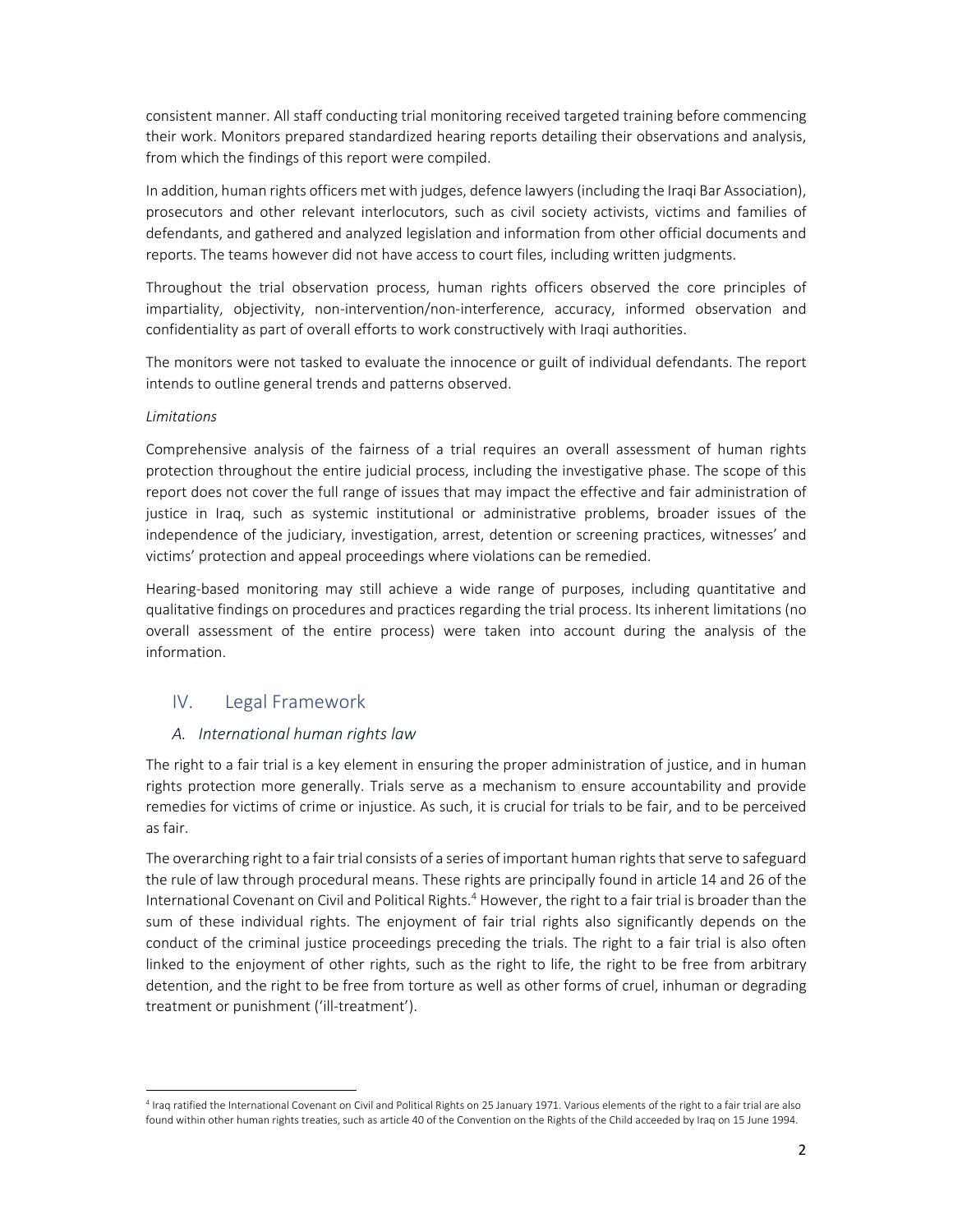International human rights law, including the right to a fair trial, applies in times of both peace and armed conflict. States also must ensure that any measures taken to counter terrorism fully comply with international human rights law.<sup>5</sup>

In addition to the obligation to hold perpetrators to account, States must address the needs and rights of victims of serious crimes, including terrorism. The right to the truth about serious crimes under international law is an important safeguard against the recurrence of violations and necessary for the consolidation of peace. The right of victims to access justice and participate in criminal proceedings against suspected perpetrators has also been recognized under international human rights standards.<sup>6</sup>

#### *B. International humanitarian law*

Iraq is a party to the Geneva Conventions of 1949 and Additional Protocol I of 1977.<sup>7</sup> In the context of a non‐international armed conflict, article 3 common to the four Geneva Conventions of 1949 explicitly prohibits 'the passing of sentences and the carrying out of executions without previous judgment pronounced by a regularly constituted court, affording all the judicial guarantees which are recognized as indispensable by civilized peoples' with respect to persons taking no active part in the hostilities, including those placed *hors de combat* by sickness, wounds, detention or any other causes. Common article 3 also prohibits violence to life and person, in particular murder of all kinds of civilians and persons *hors de combat.* Under international law, executions carried out in violation of this prohibition, may amount to a war crime.

The principles of legality and individual criminal responsibility, as well as the prohibition of collective punishments, have been recognized as customary international humanitarian law applicable to both international and non-international armed conflicts.<sup>8</sup>

### *C. Domestic procedures relating to criminal trials*

Iraqi criminal proceedings are generally divided into two stages: a pre‐trial investigation (a judicial fact‐ gathering phase) and the main trial (judicial adjudication phase). The criminal process is of inquisitorial nature.

Investigative judges lead the judicial fact‐gathering. They have broad investigative authority, including responsibility for the evidence gathering process and the conduct of formal hearings of suspects and witnesses. Based on the available evidence, investigative judges may dismiss a case, close it temporarily or refer it to a court for main trial.<sup>9</sup> When the case transitions from the investigative court to the main trial, the dossier created by the investigative judge is used as a formal record.

The trial judge leads the trial process for each case, including responsibility for the trial hearing and deciding on the case in court. The length of trial hearings is typically relatively short, as the main evidence‐gathering process is conducted by the investigative judge. The role of the public prosecutor in Iraq is mainly administrative in nature and includes monitoring judicial proceedings and places of detention to ensure legality of procedures.<sup>10</sup>

The judgments of the trial courts may be appealed in the Court of Cassation, which consists of case file review. Sentences of death or life imprisonment are automatically reviewed by the Court of Cassation.<sup>11</sup>

<sup>&</sup>lt;sup>5</sup> See for example: General Assembly Resolution 60/158 of 16 December 2005.

<sup>&</sup>lt;sup>6</sup> See Updated Set of principles for the protection and promotion of human rights through action to combat impunity,

E/CN.4/2005/102/Add.1, 8 February 2005. The phrase 'serious crimes under international law' is defined on p. 6.

<sup>7</sup> Iraq ratified the Geneva Conventions of 1949 on 14 February 1956 and Additional Protocol I of 1977 on 1 April 2010. <sup>8</sup> See ICRC, IHL Database Customary IHL, Rules 100 - 103.

<sup>&</sup>lt;sup>9</sup> Iraq Criminal Procedure Code No. 23 of 1971, articles 130 (A) and (B).

<sup>&</sup>lt;sup>10</sup> See General Prosecution Law No. 49 of 2017.

<sup>11</sup> Iraq Criminal Procedure Code No. 23 of 1971, article 257 (B); General Prosecution Law No. 49 of 2017, articles 5 (7th) and 10.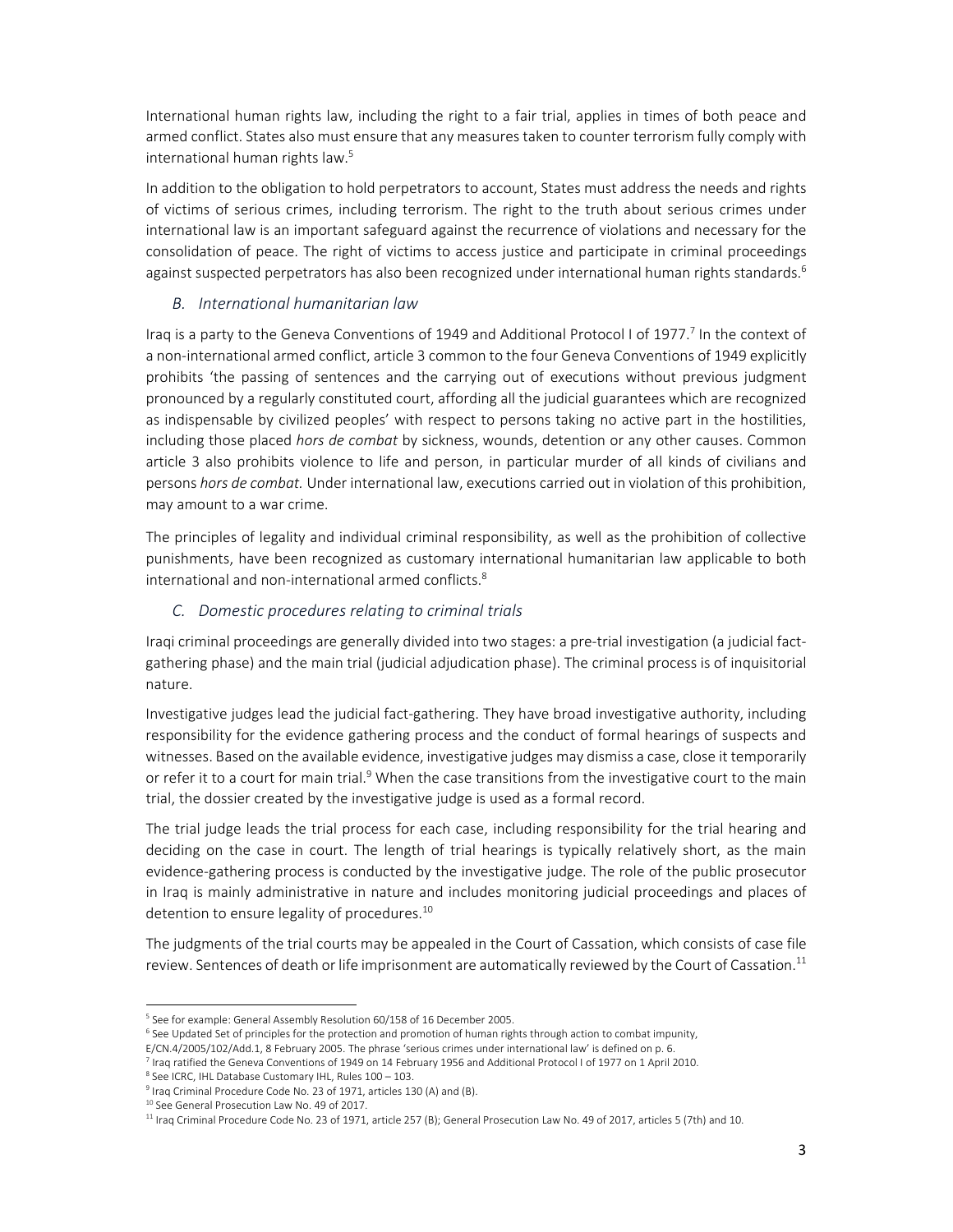The Constitution of Iraq guarantees the independence of the judiciary and the right to be treated with justice in judicial and administrative proceedings. It clearly prohibits the use of confessions elicited under 'force, threat, or torture' and also provides the right to defence in all phases of the investigation and trial.<sup>12</sup> The Criminal Procedure Code<sup>13</sup> sets forth further fair trial and procedural guarantees, including the right to remain silent, to cross-examine witnesses, to a public hearing, and the prohibition of 'illegal methods' for influencing an accused and extracting a confession.<sup>14</sup>

Of concern, the Criminal Procedure Code allows statements from secret informants in offences against internal and external security of the State or crimes punishable by death. It further permits judgments solely based on the confession of a defendant without further evidence, if the court is satisfied of the truth of the statements and that the defendant understands their implications.<sup>15</sup>

The Juvenile Welfare Law applies to persons under the age of 18 at the time of the offence. While the law envisages several protective measures for children in the justice system and reduces the maximum penalty to 15 years of imprisonment, UNAMI notes with concern that the minimum age of criminal responsibility is set very low, at nine years of age.<sup>16</sup>

#### *D. Domestic law applicable to persons suspected or accused of terrorist acts*

The Iraqi Federal Government and the Kurdistan Regional Government adopted anti‐terrorism laws in 2005 and 2006 respectively.<sup>17</sup> While constituting separate pieces of legislation with differing content, both laws are characterized by a broad definition of 'terrorism'.<sup>18</sup>

The individual terrorist acts in both laws range from 'use of violence to spread fear' to 'any act with terrorist motives that threatens the national unity of the State' to 'damage to public property'. The Anti-Terror Law applicable in the Kurdistan region ('KRI Anti-Terror Law') explicitly criminalizes 'membership' of a terrorist organization in its article 3(7). There is no such explicit provision prohibiting 'membership or association' in the Federal Anti‐Terrorism Law.

The two laws, however, significantly differ in terms of sentencing rules for terrorist crimes. The KRI Anti‐ Terror Law provides consecutive sentences for different acts of terrorism, ranging from the death penalty to life imprisonment to imprisonment for less than 15 years. By contrast, the Federal Anti-Terrorism Law requires the mandatory application of the death penalty for any person who commits any of the terrorist acts detailed in the law. Those who incite, plan, finance, or assist terrorists face the same penalty as the main perpetrator of the terrorist act.<sup>19</sup>

While there is no comprehensive international definition of terrorism, the principle of legality, enshrined in article 15 of the International Covenant on Civil and Political Rights, sets out that no one shall be held guilty for an act or omission that was not a criminal offence at the time it was committed.

<sup>&</sup>lt;sup>12</sup> Constitution of Iraq, articles 19 and 37. Torture is criminalized under the Iraqi Penal Code (article 333).

<sup>&</sup>lt;sup>13</sup> The Criminal Procedure Code No. 23 of 1971 was adopted in the Kurdistan region of Iraq and applies with minimal differences.

<sup>14</sup> Criminal Procedure Code No. 23 of 1971, see articles 123 (b); 125 ‐ 127, 152 and 218.

<sup>&</sup>lt;sup>15</sup> Criminal Procedure Code No. 23 of 1971, articles 47 (2) and 180 (d).

<sup>&</sup>lt;sup>16</sup> Juvenile Welfare Law No. 67 of 1983, articles 47 and 77. Article 64 of the Penal Code stipulates seven as the age of criminal responsibility, but it is raised to nine years by the Juvenile Welfare Law.

<sup>&</sup>lt;sup>17</sup> Federal Anti-Terrorism Law No. 13 of 2005 and Anti-Terror Law No. 3 of 2006 applicable in the Kurdistan region.

<sup>18</sup> Article 1 of Iraq's Federal Anti-Terrorism Law defines 'terrorism' as: '[e]very criminal act committed by an individual or an organized group *that targeted an individual or a group of individuals or official or unofficial institutions and caused damage to public or private properties with the aim to disturb the peace, stability and national unity or to bring about horror and fear among people and to create chaos to achieve terrorist goals.'* The Anti‐Terror Law applicable in the Kurdistan region defines 'terrorism' as: *'[o]rganized use of violence, or threatening to use violence, or encouraging or glorifying the use of violence to achieve a criminal act either by an individual or groups randomly for the purpose of spreading terror, fear, chaos among the people to sabotage the general system or jeopardize security and safety in the region or the lives of individuals or their freedoms or security or sanctity, and causing damage to the environment or natural resources or public utilities or public or private properties to achieve political, intellectual religious, racist or ethnic aims or goals.'*

<sup>&</sup>lt;sup>19</sup> The only exception to the death penalty is for those who 'cover up a terrorist act or harbour a terrorist', who, if convicted, shall be sentenced to life imprisonment, Federal Anti-Terrorism Law No. 13 of 2005, article 4 (2).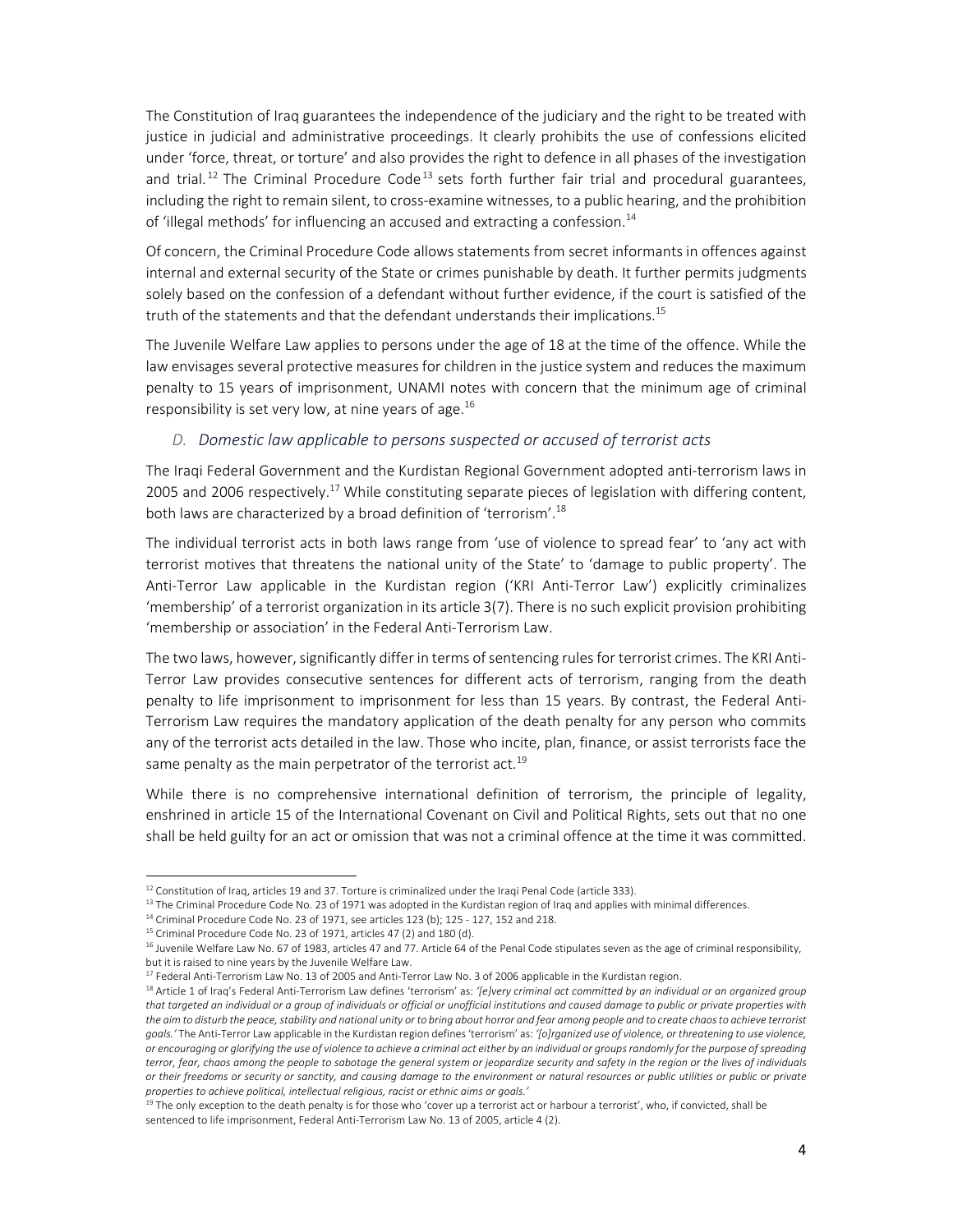Additionally, any law must be formulated with sufficient precision to enable an individual to regulate his or her conduct accordingly.<sup>20</sup> Further, any definition of terrorism should be confined in its use to conduct that is genuinely terrorist in its nature and limited to the countering of offences that correspond to the cumulative characteristics of conduct to be suppressed in the fight against international terrorism, as identified by the Security Council:<sup>21</sup> (i) acts committed with the intention of causing death or serious bodily injury, or the taking of hostages; (ii) for the purpose of provoking a state of terror, intimidating a population, or compelling a Government or international organization to do or abstain from doing any act; and (iii) constituting offences within the scope of and as defined in the international conventions and protocols relating to terrorism.<sup>22</sup>

The broad definitions related to criminal offences under the existing anti-terrorism laws enlarge the scope of the proscribed conduct and make them susceptible to subjective and overly discretionary interpretation.

Article 6 of the International Covenant on Civil and Political Rights strictly limits the death penalty to the 'most serious crimes' and is interpreted to prohibit its mandatory application.<sup>23</sup> The United Nations Human Rights Committee24 has unequivocally clarified that: '*The term 'the most serious crimes' must be read restrictively and appertain only to crimes of extreme gravity involving intentional killing. Crimes not resulting directly and intentionally in death … although serious in nature, can never serve as the basis, within the framework of article 6, for the imposition of the death penalty. In the same vein, a limited degree of involvement or of complicity in the commission of even the most serious crimes, such as providing the physical means for the commission of murder, cannot justify the imposition of the death penalty*.'25

'*Many judges are not necessarily seeking harsh penalties. They are looking to address the issues, conditions and circumstances which led to committing the crime, but the law does not give much choice*.'

Statement made to UNAMI by a judge, Baghdad, June 2019

The list of crimes for which the death penalty is mandatory under the KRI Anti‐Terror Law and Federal Anti-Terrorism Law is extensive. Consequently, it does not provide scope for the courts to consider the degree of participation in the act, the severity of the act or any mitigating circumstances. The laws also include a wide range of acts that do not meet the threshold of 'most serious crimes' necessary to impose such a sentence.

Finally, while the Federal Anti-Terrorism Law is silent on fair trial rights and procedural guarantees, article 13 of the KRI Anti‐Terror Law stipulates that accused persons should be treated fairly in accordance with the law during interrogation, including through the provision of a lawyer. Torture and

<sup>&</sup>lt;sup>20</sup> See Human Rights Committee, General Comment No. 34 (2011) on article 19: freedom of opinion and expression (CCPR/C/GC/34), para. 25.

<sup>&</sup>lt;sup>21</sup> Security Council Resolution 1566 (2004), para. 3.

 $22$  See also, Report of the Special Rapporteur on the promotion and protection of human rights and fundamental freedoms while countering terrorism, Martin Scheinin: Ten areas of best practices in counter‐terrorism, 2010 (A/HRC/16/51), paras. 26 ‐ 28; Economic and Social Council, Report of the Special Rapporteur Martin Scheinin, 2005 (E/CN.4/2006/98), paras. 26‐50.

<sup>23</sup> According to the Human Rights Committee, '*mandatory death sentences that leave domestic courts with no discretion as to whether to designate the offence as a crime warranting the death penalty, and whether to issue the death sentence in the particular circumstances of the offender, are arbitrary in nature'*; Human Rights Committee, General Comment No. 36 (2018) on article 6: the right to life (CCPR/C/GC/36), para. 37.

<sup>&</sup>lt;sup>24</sup> The Human Rights Committee is the body of independent experts that monitors implementation of the International Covenant on Civil and Political Rights by its State parties.

<sup>&</sup>lt;sup>25</sup> Human Rights Committee, General Comment No. 36 (2018), para. 35 (footnotes omitted from citation).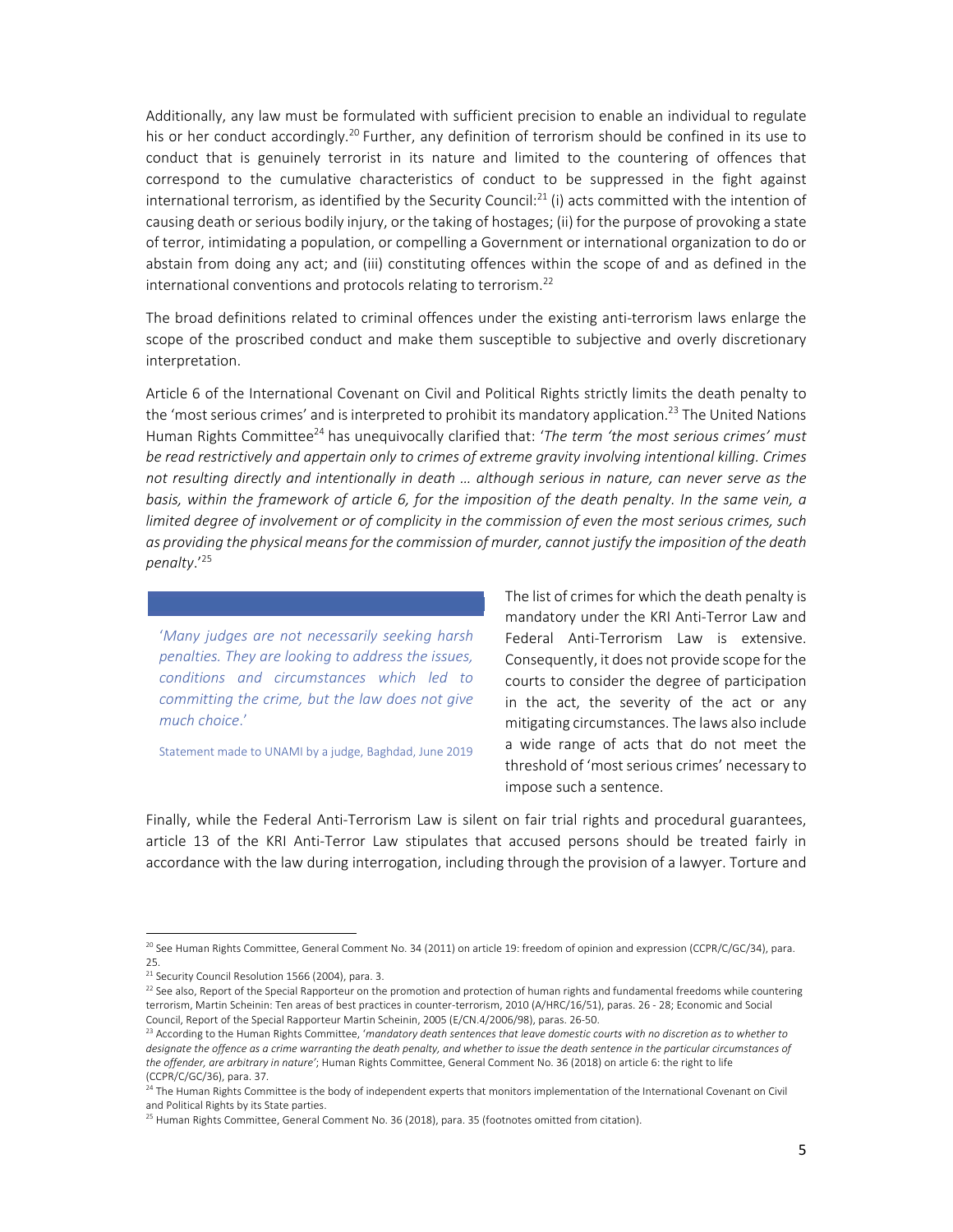inhuman treatment are also explicitly prohibited. However, contrary to international law,<sup>26</sup> article 13 of the KRI Anti‐Terror Law allows for confessions extracted under duress to be used in court if they are supported by other evidence.

## *E. International crimes under Iraqi law*

International crimes are not codified as such by Iraqi law. Iraqi courts thus do not have jurisdiction over the crime of genocide, war crimes or crimes against humanity committed within its territory. Iraq is not signatory to the Rome Statute of the International Criminal Court.

# V. Key findings and observations

## *A. Equality before courts and fairness of hearings*

Articles 14 and 26 of the International Covenant on Civil and Political Rights together guarantee the rights to equality before courts and fairness of hearings. This includes the opportunity to effectively present one's case and the enjoyment of the same procedural rights as the opposing party, unless distinctions are based on law and can be justified on objective and reasonable grounds, not entailing actual disadvantage or other unfairness to the defendant. $27$ 

UNAMI observations concerning equality before courts and fairness of hearings focused on three areas of concern relating to the equality of parties in general terms, linked to specific rights of all persons charged with a criminal offence. The following three areas of concern are addressed below: adequate time and facilities to prepare defence, effective legal representation, and reliance on anonymous informants and intelligence or security reports.

## *i Adequate time and facilities to prepare defence*

Article 14(3)(b) of the International Covenant on Civil and Political Rights requires that anyone charged with a criminal offence has the right to adequate time and facilities for the preparation of their defence and to communicate with counsel of their own choosing.

Of the 475 hearings (77 per cent of all terrorism-related cases observed) where the court had appointed a defence counsel for the defendant, defence lawyers were almost exclusively assigned at the beginning of the trial session only, and therefore had little or no opportunity to familiarize themselves with the case file or prepare their defence. With some rare exceptions, court‐appointed lawyers did not request an adjournment either to allow them to consult with their client or review the case file in detail in order to prepare an adequate defence.

In the 44 terrorism-related hearings observed involving children, 81 per cent of the defendants had court-appointed lawyers. In 13 out of 23 hearings observed involving female defendants (57 per cent), women had court-appointed lawyers. The overall percentage of court-appointed lawyers in criminal hearings unrelated to terrorism was significantly lower at 45 per cent (79 out of 175 hearings observed).

Defence lawyers also reported that there was generally no continuity between court-appointed lawyers who represented defendants during the investigative hearings and those who represented them at

<sup>&</sup>lt;sup>26</sup> Article15 of the Convention against Torture and Other Cruel, Inhuman or Degrading Treatment or Punishment (Convention against Torture) requires that any statement made as a result of torture is inadmissible as evidence.

 $^{27}$  Human Rights Committee, General Comment No. 32 (2007) on Article 14: Right to equality before courts and tribunals and to a fair trial (CCPR/C/GC/32).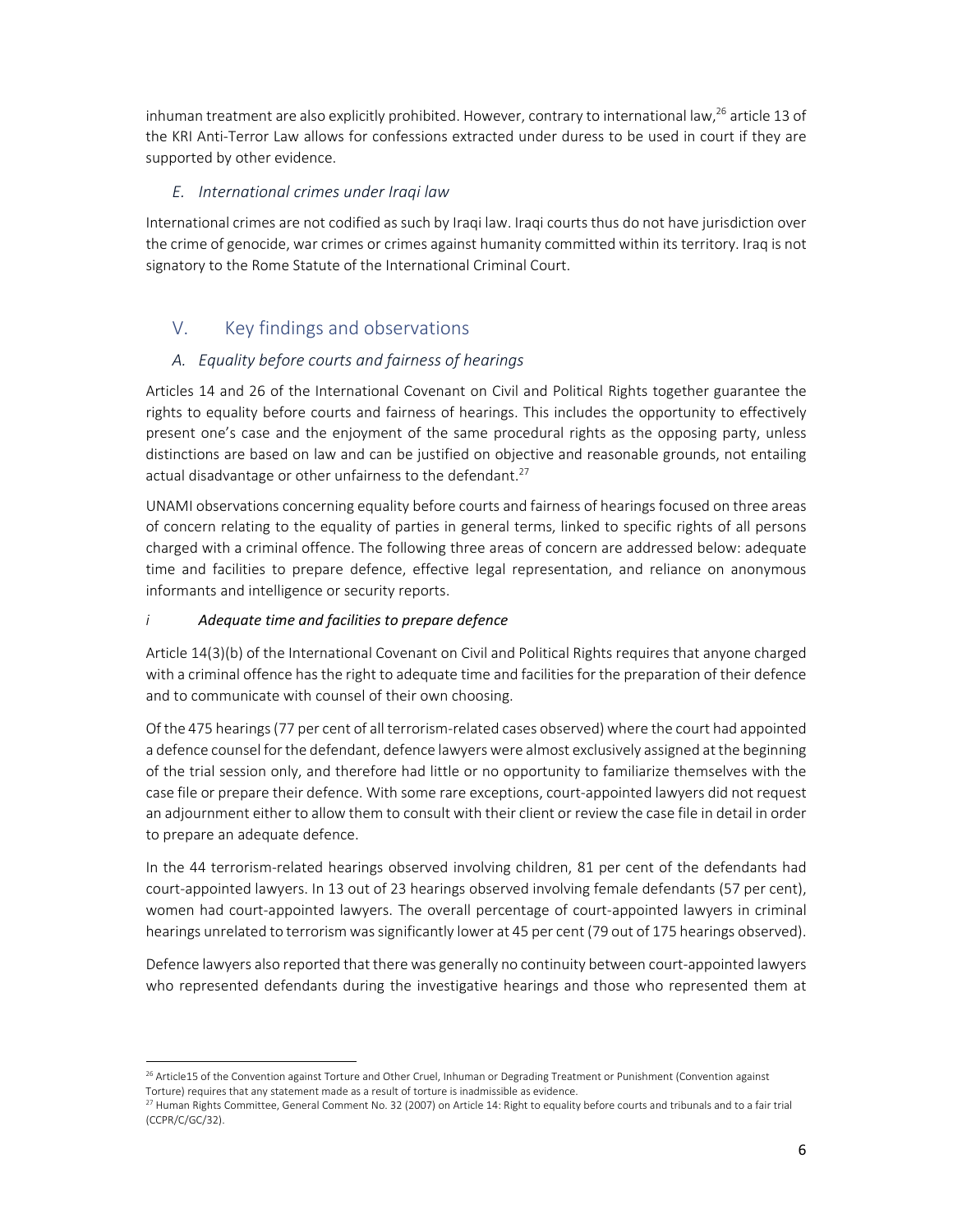trial. As a consequence, the court‐appointed defence lawyers rarely had prior knowledge of the evidence presented during the investigative hearings or of the case itself.

Similarly, private lawyers raised concerns that they were frequently not granted permission to access court files, in particular during the investigation phase.

According to international fair trial standards, what constitutes 'adequate time' to prepare a defence depends on the circumstances of the case. If the defence counsel reasonably considers that the time for preparation of defence is insufficient, it is incumbent on him/her to request an adjournment. There is an obligation on the court to accept a reasonable request for adjournment, particularly when the accused is charged with a serious criminal offence. 'Adequate facilities' for a defence includes access to documents and other evidence, including materials that the prosecution plans to offer in court against the accused or that are exculpatory.<sup>28</sup>

#### *ii Effective legal representation*

Whilst article 14(3)(d) of the International Covenant on Civil and Political Rights does not entitle the accused to choose a lawyer provided to him/her free of charge, the court must take measures to ensure that the lawyer, once assigned, provides effective representation. The need for the court to consider the interests of justice is particularly acute in cases where the accused is charged with a serious criminal offence and may face severe punishment, such as the death penalty or life sentence.<sup>29</sup>

In addition, the United Nations Principles and Guidelines on Access to Legal Aid in Criminal Justice Systems<sup>30</sup> provide that 'States should ensure that anyone who is detained, arrested, suspected of, or charged with a criminal offence punishable by a term of imprisonment or the death penalty is entitled to legal aid at all stages of the criminal justice process'. This includes ensuring that detainees have access to legal aid for the purpose of submitting appeals and filing requests related to their treatment and the conditions of their imprisonment, including when facing serious disciplinary charges, and for requests for pardon, in particular for those prisoners facing the death penalty.

It was observed that the courts mostly abided by the requirement to assign a court‐appointed lawyer where the defendant did not have a lawyer of his/her own choosing and postponed hearings if the defence lawyer was not present. Out of 619 hearings UNAMI attended, five continued without the presence of a defence lawyer. Of serious concern, UNAMI received consistent reports that no lawyer was allowed to be present during interrogation by police or other security forces. $31$ 

Moreover, it was consistently observed that defence counsel, in particular court‐appointed lawyers, usually played a passive role during both the investigative hearing and trial stages. The typical role of court-appointed lawyers at trial appeared to be limited to requesting the court to exercise leniency towards the defendant, without posing any questions or carrying out other interventions.

Similarly, in the investigative hearings attended, the court‐appointed defence lawyers

#### Death penalty without effective legal representation

On 21 May 2019, UNAMI observed a trial hearing in Karkh court, Baghdad, where the defendant was sentenced to death. The court appointed the defence lawyer on the day of the trial. He had not seen his client and had not had access to the court files before the hearing and remained silent during the trial.

<sup>&</sup>lt;sup>28</sup> Human Rights Committee, General Comment No. 32 (2007), para. 33.

<sup>&</sup>lt;sup>29</sup> Human Rights Committee, General Comment No. 32 (2007), para. 38.

<sup>&</sup>lt;sup>30</sup> Adopted by the General Assembly in 2012.

<sup>&</sup>lt;sup>31</sup> UNAMI is not aware of an instance where a defence lawyer was present during the initial interrogation.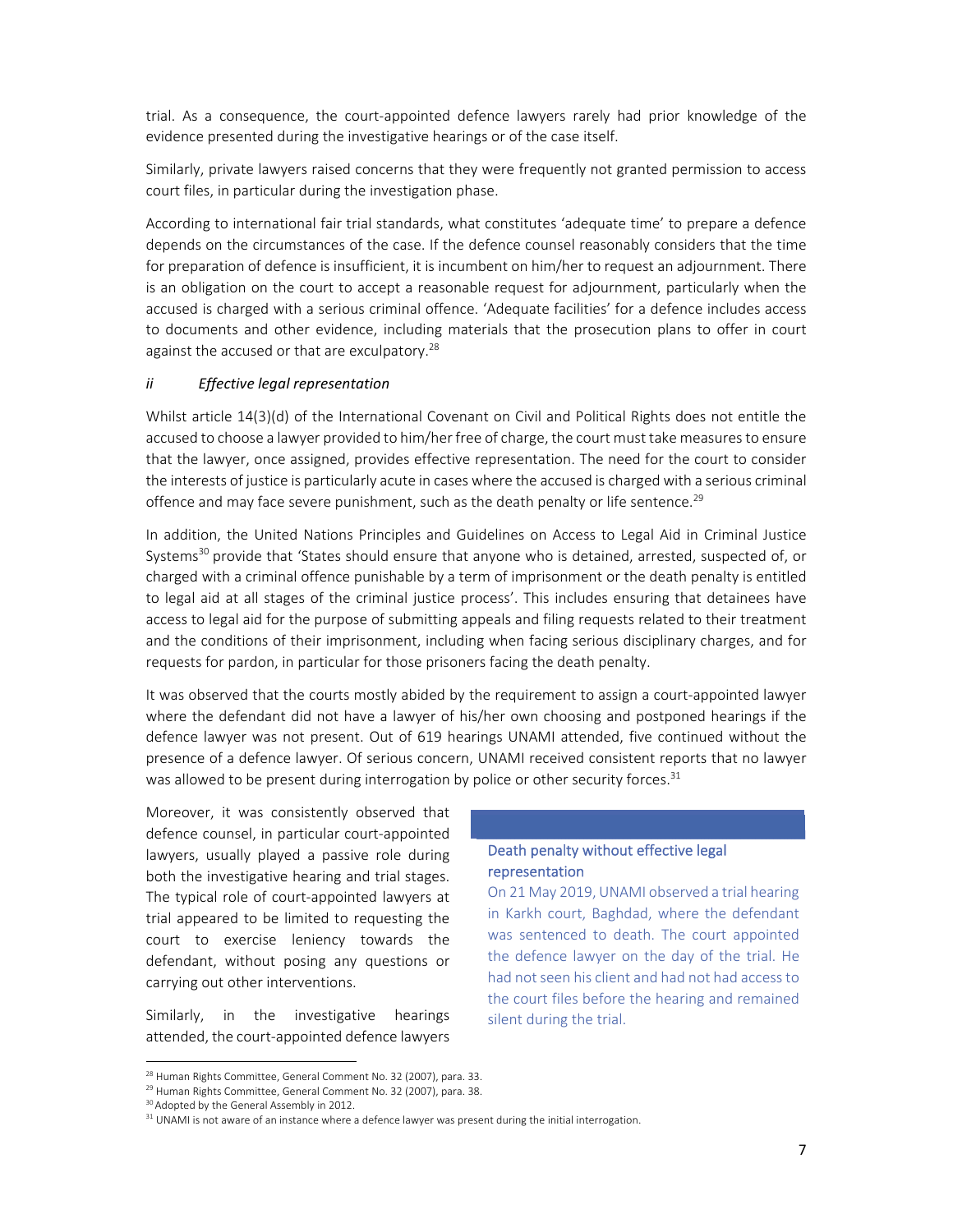typically played no active part in proceedings, other than reading back to the defendant a transcript of his or her statements given to the investigating judge before asking them to sign it.

Taking into account concerns highlighted regarding the adequate time and facilities to prepare a case, it should be emphasized that misbehaviour or incompetence of court-appointed lawyers may entail the responsibility of the State in terms of article 14 of the International Covenant on Civil and Political Rights, provided that it was manifest to the judge that the lawyer's behaviour was incompatible with the interests of justice.<sup>32</sup>

## *iii Anonymous informants and intelligence or security reports*

Article 14(3)(e) of the International Covenant on Civil and Political Rights guarantees the right of the accused to examine, or have examined, the witnesses against him or her.

In at least 428 cases (69 per cent of all terrorism-related cases observed), in addition to confessions, the evidence admitted – and primarily relied upon – included anonymous witness statements and information based on security or intelligence reports. UNAMI did not observe any instance where the defence counsel had the opportunity to challenge or refute such reports by cross-examining the anonymous witness(es), or where the judge adopted other measures to appropriately compensate for the disadvantage for the defence.

The practice of anonymous witnesses and security information in principle deprives defendants of the right to contest the arguments and evidence adduced by the prosecution, placing them in a seriously disadvantaged position. In exceptional circumstance, the right to a fair trial may permit that the identity of a specific witness remains confidential, particularly to prevent intimidation or protect his/her privacy or security, or for national security concerns, provided there remains fundamental fairness. The United Nations Human Rights Committee has however clarified that any restrictions on rights set out in the Covenant, including the right to a fair trial, must be demonstrably necessary and proportionate and not applied or invoked in a manner that would impair the essence of a right protected under the Covenant.<sup>33</sup> It may also imply that less weight should be attached to a particular witness' statement if it was not possible to cross-examine him/her.<sup>34</sup>

## *B. Confessions and claims of torture or ill‐treatment*

The use of evidence obtained through torture or ill‐treatment in proceedings of any kind is contrary to international law.<sup>35</sup> Article 37(1)(c) of the Constitution of Iraq also sets out clearly that 'any confession made under force, threat, or torture shall not be relied on'.

Confessions played a central role in the prosecution and were frequently referred to as evidence. In 436 out of 619 of the terrorism-related hearings observed (70 per cent), defendants confessed at some stage in the proceedings. However, UNAMI attended 366 hearings (59 per cent) where defendants who had confessed during the investigation stage subsequently withdrew their confessions at trial.

In 260 terrorism-related hearings observed throughout the country (42 per cent), defendants or defence lawyers raised allegations of torture or ill‐treatment that had occurred during interrogation, including four women and 26 defendants who were children at the time of the commission of the

<sup>&</sup>lt;sup>32</sup> Human Rights Committee, General Comment No. 32 (2007), para. 38.

<sup>&</sup>lt;sup>33</sup> Human Rights Committee, General Comment No. 31 (2004) on the Nature of the General Legal Obligation Imposed on States Parties to the Covenant (CCPR/C/21/Rev.1/Add. 13), para. 6.

<sup>&</sup>lt;sup>34</sup> Report of the United Nations High Commissioner for Human Rights, 2012 (A/HRC/22/26), para. 39.

<sup>&</sup>lt;sup>35</sup> Except if a statement or confession is used as evidence that torture or ill-treatment occurred; see Convention against Torture, in particular article 15; article 14(3)(g) of the International Covenant on Civil and Political Rights guarantees the right not to be compelled to testify against oneself or confess guilt. See also Human Rights Committee, General Comment No. 32 (2007), para. 41.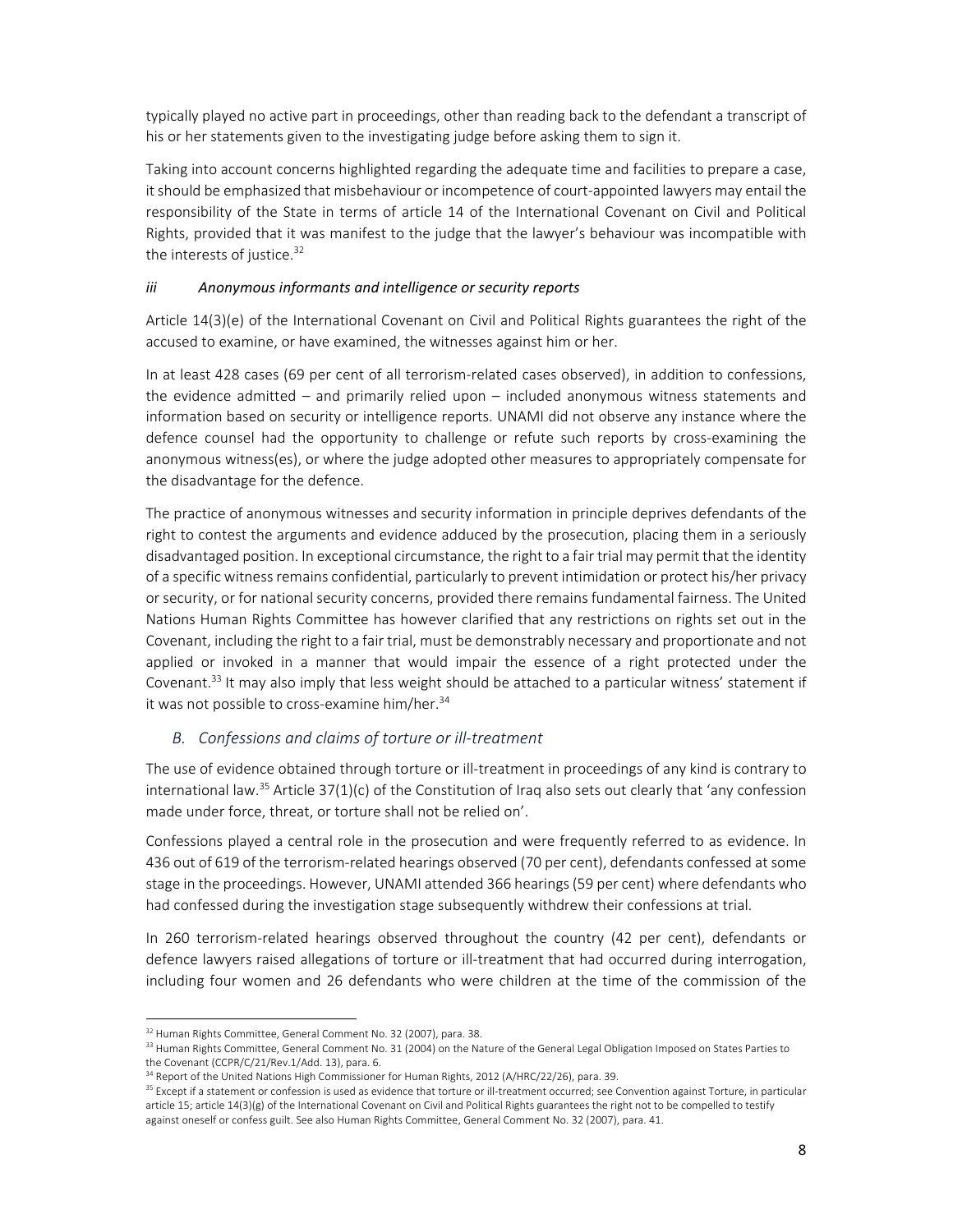offence (60 per cent of the latter raised such allegations). Comparatively, defendants raised claims of torture or ill-treatment in 32 out of 175 criminal hearings unrelated to terrorism (18 per cent), whereas defendants had confessed at some stage of the proceedings in 75 hearings (43 per cent), with 47 withdrawals at the trial stage.

Whilst UNAMI has no means of verifying the allegations made by the individual defendants, it has been receiving credible reports of torture and ill‐treatment by law enforcement and security authorities in Iraq for many years, in particular for the purpose of forced confessions.<sup>36</sup>

In the hearings attended by UNAMI, judges generally did not question evidence obtained from confession, including when the defendants claimed this was extracted through torture or ill-treatment, and were nonetheless appeared to admit the confession as evidence.<sup>37</sup> In 13 hearings, monitors observed medical reports presented which appeared to confirm signs of torture or ill-treatment. It remained unclear how these reports influenced the judge's decision in each case: defendants were acquitted in five monitored hearings during which torture or ill-treatment related allegations were raised, while in four other cases, defendants received sentences of 15 years of imprisonment each.<sup>38</sup> On only one occasion, the court declared a confession to be inadmissible because it had been extracted under duress.

In eight hearings where the defendants had raised allegations of torture, the trial judge referred the defendant for medical examination to assess whether torture took place. There were no instances observed where the court ordered a full investigation after claims of torture were put forward by defendants.

UNAMI emphasizes that the burden of proving that a confession was made voluntarily falls on the prosecutorial authorities.<sup>39</sup> Lack of visible marks of torture or ill-treatment should not be a prerequisite for ruling that a claim of torture or ill-treatment is invalid.<sup>40</sup> Where there are reasonable grounds to believe that torture or ill-treatment has occurred, international law requires State parties to conduct prompt and impartial investigations into the allegations.<sup>41</sup>

## *C. Prosecution for association with, or membership of, a terrorist organization under the Federal Anti‐Terrorism Law*

As an important aspect of the principle of fair trial, international law recognizes that individuals should only be held criminally liable and punished for acts for which they possess some personal culpability ('principle of individual criminal responsibility').<sup>42</sup> The acts must be based on a sufficiently precise law ('principle of legality'). In addition, the presumption of innocence until proved guilty according to the law ensures that the burden of proving that a specific crime was committed falls on prosecutorial authorities.<sup>43</sup>

In addition to the broad definitions within the Federal Anti-Terrorism Law, UNAMI is seriously concerned about the wide use of 'membership' of, or 'association' with, a terrorist group as a basis for

<sup>38</sup> The remaining hearings were postponed, so the outcome is not known.

<sup>36</sup> See UNAMI/OHCHR *Report on the judicial response to allegations of torture in Iraq*, issued in March 2015. This report is based on monitoring by the UNAMI Human Rights Office (HRO) conducted between January and June 2014. Also see UNAMI/OHCHR, Report on Human Rights in Iraq, July – December 2017; January to June 2017; or July to December 2016.

<sup>&</sup>lt;sup>37</sup> The assessment of evidence and how it influenced the judge's decision-making did generally not become clear during the hearings.

<sup>&</sup>lt;sup>39</sup> See Committee against Torture, Concluding Observations on the initial report of Iraq, 2015 (CAT/C/IRQ/CO/1), para. 22.

<sup>&</sup>lt;sup>40</sup> In hearings observed by UNAMI, judges required defendants who claimed torture to show visible marks as proof.

<sup>41</sup> Convention against Torture, articles 12 and 16.

 $42$  See also ICRC, IHL Database Customary IHL, Rule 102. Individual criminal responsibility includes different forms of participation in crime, such as, for example, complicity, conspiracy, incitement, aiding and abetting.

<sup>&</sup>lt;sup>43</sup> Article 14(2) of the International Covenant on Civil and Political Rights; Human Rights Committee, General Comment No. 32 (2007), para. 30.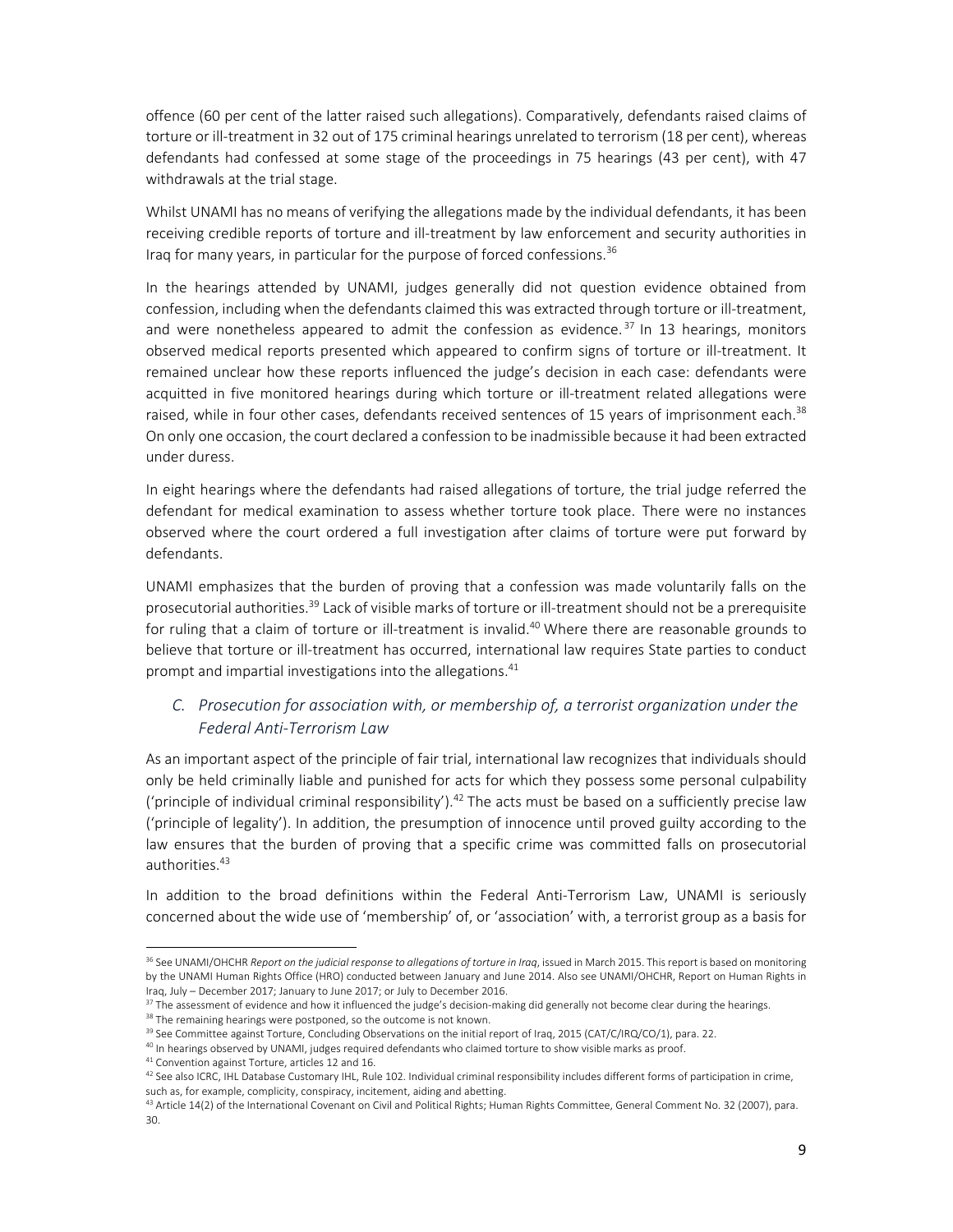conviction of individuals. In the hearings attended, defendants were sentenced almost exclusively under article 4 of the Federal Anti-Terrorism Law, which sets out rules for sentencing – the court does not determine any specific terrorist act prescribed elsewhere in the law as basis for the conviction.

As a consequence, judges required mere proof of 'membership' of, or 'association' with, a terrorist group, rather than any proof that the alleged conduct was in furtherance of a specific underlying crime. During pronouncements of sentences, judges generally did not provide an assessment of the evidence relied upon. Added to this, UNAMI emphasizes concerns raised earlier in relation to the lack of possibility to challenge evidence for defendants and an ineffective defence.

Moreover, the role of the prosecutor was typically passive and limited to giving recommendations on the findings of the case in the hearings observed – effectively leaving the judge to adduce evidence against a defendant and thus practically placing the burden of proof on the latter. UNAMI emphasizes that the lack of distinction between the two roles as allowed by the current legal framework may impede the ability of the judiciary to function in a fully impartial manner, particularly in an environment of high expectations of a severe approach against terrorism by the judiciary.

In light of the provisions of the Federal Anti‐Terrorism Law, the broad interpretation of 'membership' or 'association' allowed courts to convict a wide range of defendants. While UNAMI recorded 229 cases where individuals were accused of participating in acts of violence or 'fighting against the Iraqi Security Forces', it also attended 305 hearings where the accusation generally referred to 'joining a terrorist organization'. Cases involved persons providing basic support to ISIL members, such as cooking or selling vegetables and family members of ISIL members, including women and children.

UNAMI notes that – despite the mandatory application of the death penalty required by the Federal Anti-Terrorism Law – Federal courts in fact imposed a range of sentences for terrorist offences ranging from one year to 19 years of imprisonment. This appears to indicate an attempt among some judges, notwithstanding the applicable legal framework, to consider the individual circumstances of cases and the severity of the crimes committed.

However, UNAMI observed little consistency or clarity as to the basis on which sentencing decisions were reached. Similar facts presented during hearings resulted in differing convictions, ranging from death sentences and life sentence to lesser terms of imprisonment or, on some occasions, acquittal.

In cases monitored, no account was taken of the extent to which a defendant's association with ISIL was voluntary or coerced, including wives and children of ISIL fighters. As a particular concern, UNAMI observed two hearings in which the courts sentenced defendants because they had provided medical services to ISIL fighters.44

#### Sentences for association with ISIL

On 23 April 2019, UNAMI observed in Erbil Criminal Court the case of a wife of an ISIL fighter who was condemned to three years of imprisonment based on evidence provided by an informant that she used to prepare meals for her husband and fellow ISIL fighters. In another case, observed on 23 May 2019 in Karkh Juveniles court in Baghdad, a juvenile (aged 14 at the time of the alleged offence) was condemned to 15 years of imprisonment on the basis of his admission that his family (his father, mother and three brothers) were part of a group of civilians that acted as 'human shields' to protect a group of ISIL fighters from aerial attack.

<sup>&</sup>lt;sup>44</sup> One defendant was sentenced to eight years of imprisonment for providing physiotherapy to wounded ISIL members in Erbil and another received a life sentence in Mosul for providing medical services to wounded ISIL members as pharmacist.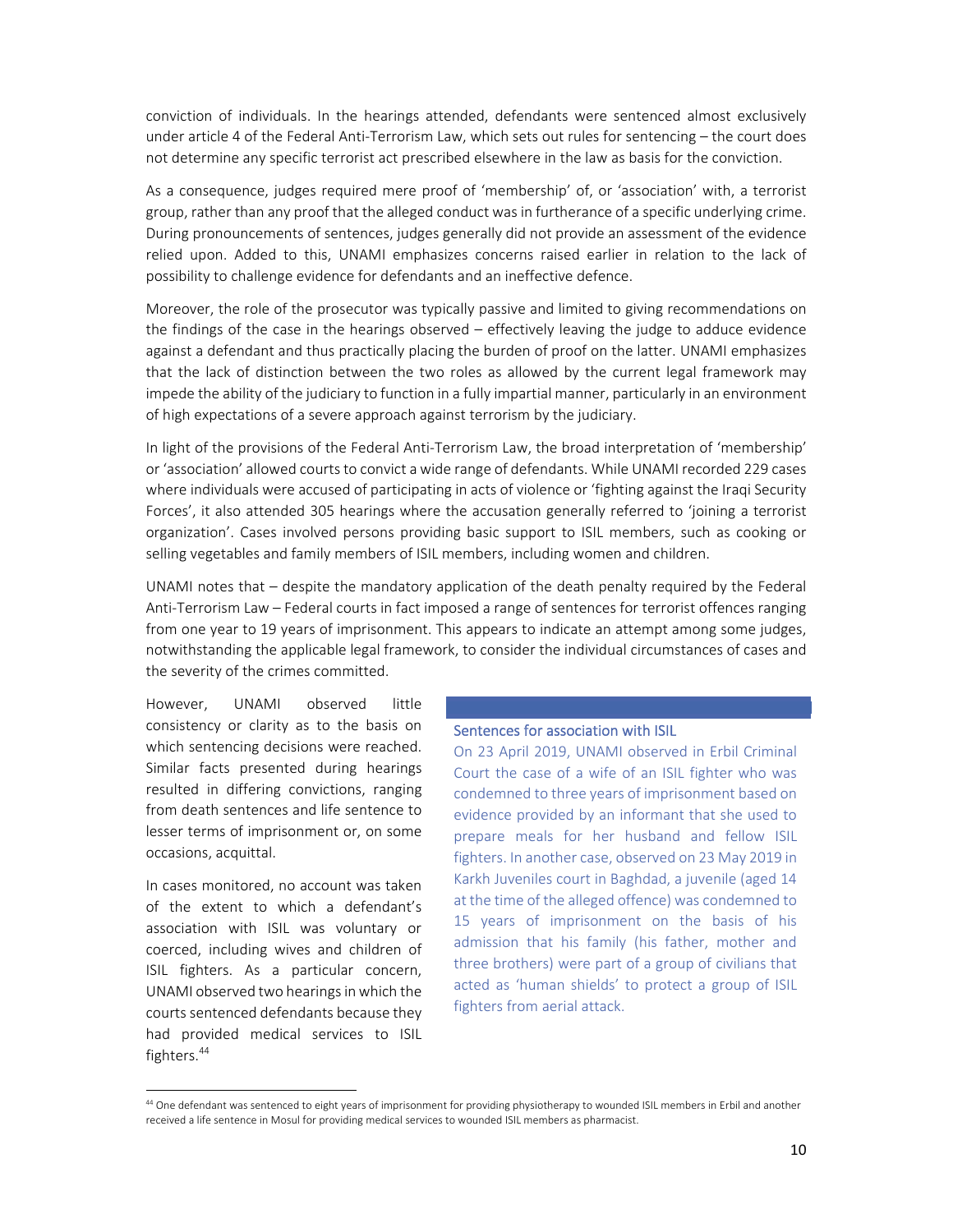UNAMI highlights that customary international humanitarian law explicitly protects people exclusively assigned to the performance of medical duties. Personnel engaging in medical tasks must always be respected and protected, unless they commit, outside of their humanitarian function, acts that are harmful to the enemy.<sup>45</sup>

It should be noted that ISIL deliberately created a climate of extreme fear in areas they controlled. Of those tried on the basis of their 'membership' or 'association' with ISIL, some may simply have been unable to flee, were forced to live under ISIL rule, and complied with the group's social norms under conditions of coercion. Cases observed failed to sufficiently differentiate between voluntary and involuntary collaboration, as well as between more serious crimes and lesser offences.

UNAMI also received information that judgments were frequently overturned by the Court of Cassation,<sup>46</sup> leading to the imposition of harsher punishments, including the death penalty. UNAMI attended 50 re‐trials of terrorism‐related cases, which included an announcement of the judgment of the court; 42 of the 50 sentences were revised upwards on the grounds that the sentence passed at first instance was insufficiently severe: from 15 years imprisonment to life imprisonment, from life imprisonment to the death penalty, and from acquittal to various prison sentences or the death penalty. UNAMI observed two cases of the 50 where the sentence was lowered following a re-trial, while in six of those cases, the sentence did not change.

In light of the seriousness and severity of the crimes committed by ISIL and other terrorist groups, it is imperative to hold perpetrators duly to account. Nonetheless, the broad application of the Federal Anti-Terrorism Law to any form of 'membership' of or 'association' with a terrorist organization, alongside a lower standard of proof and serious disadvantage for defendants to present their cases, also risks amounting in its effect to a form of collective punishment of certain communities in the Iraqi population.

### *D. Application of the death penalty*

Article 6 of the International Covenant on Civil and Political Rights guarantees the right to life. For States that have not yet abolished the death penalty, its application is strictly limited to 'most serious crimes', meaning intentional killing or murder. In addition, violation of the fair trial guarantees provided for in article 14 of the Covenant in proceedings resulting in the imposition of the death penalty would render the sentence arbitrary in nature, and execution in violation of article 6 of the Covenant.<sup>47</sup> These rights, as noted above, include the right to a fair and public hearing by a competent, independent and impartial tribunal established by law; the right to be presumed innocent until proven guilty according to law; the right to adequate time and facilities for the preparation of their defence and to communicate with counsel of their own choosing; and, importantly in capital cases, the right to have their conviction and sentence reviewed by a higher tribunal according to law. Violations of other provisions of the Covenant, notably article 7 concerning torture or ill-treatment, or of other relevant international law, such as rights to consular assistance of foreign nationals, if unremedied, also render subsequent executions arbitrary. Finally, according to article 6 of the Covenant, anyone sentenced to death shall have the right to seek pardon or commutation of the sentence.

Furthermore, under international humanitarian law - which also applies to trials related to armed conflict - the carrying out of executions without previous judgment affording all the judicial guarantees

<sup>45</sup> ICRC, IHL Database Customary IHL, Rule 25.

<sup>&</sup>lt;sup>46</sup> This is also indicated from discussions with judges and lawyers.

<sup>&</sup>lt;sup>47</sup> Human Rights Committee, General Comment No. 36 (2018), para. 41; see also Safeguards guaranteeing protection of the rights of those facing the death penalty, approved by Economic and Social Council resolution 1984/50 of 25 May 1984.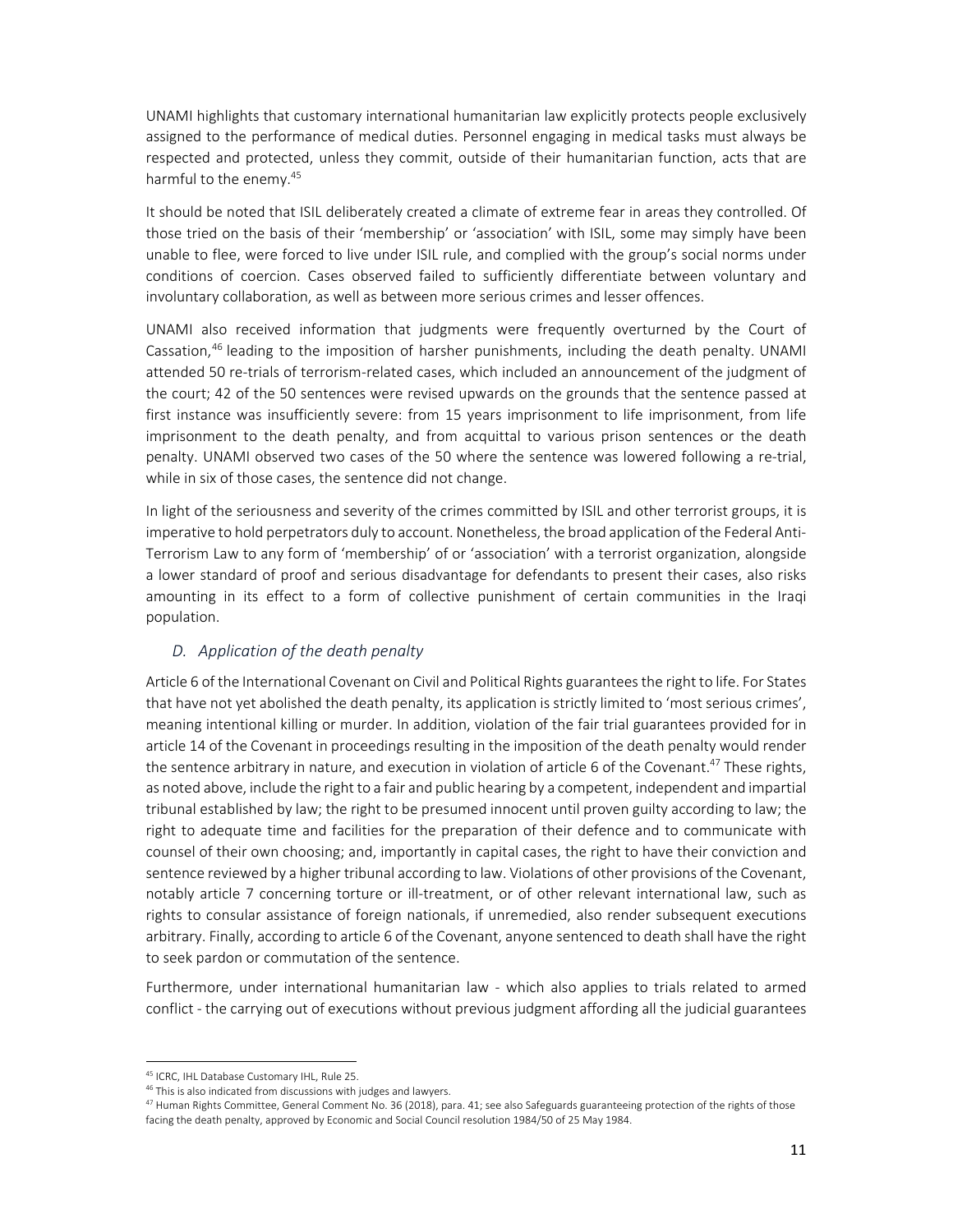are explicitly prohibited by article 3 common to the four Geneva Conventions of 1949. Under international law, executions carried out in violation of this prohibition may amount to a war crime.

Of the 317 terrorism-related trial hearings in Federal courts attended which involved the pronouncement of sentences, judges applied the death penalty in 100 instances, involving 104 defendants (31.5 per cent). In contrast, UNAMI only observed three cases in general criminal hearings where the death penalty was applied, out of 105 (less than 3 per cent).

In at least 19 hearings, observations indicate that the defendants were sentenced to death even though the accusation only referred to mere 'membership of a terrorist organization' without reference to any acts of violence.<sup>48</sup> At a minimum, these sentences fall below the 'most serious crimes' threshold required by article 6 of the Covenant.

In addition, the overall findings concerning the lack of respect for procedural guarantees and fair trial rights as outlined in this report give rise to serious concerns that death sentences and subsequent executions could be in violation of articles 6 and 14 of the Covenant, which if carried out would to that extent amount to a violation of the right to life.

In the Kurdistan region, a *de facto* moratorium on the death penalty has been in place since 2008, based on an instruction from the former President of the Kurdistan region, indicating that death sentence warrants are not to be processed. This instruction has been breached on at least two occasions, with executions recorded in 2015 and 2016.

In the 186 trial hearings attended in the Kurdistan courts, ISIL defendants were almost exclusively prosecuted under the provisions that prohibit membership of a terrorist group (article 3(7) of KRI Anti‐ Terror Law), which attracts a sentence of life imprisonment rather than the death penalty. While courts handed down a full range of sentences from 2 years -up to- life imprisonment, UNAMI observed one hearing in the Kurdistan region in which the defendant received the death penalty.

UNAMI, consistent with the general position of the United Nations, opposes the use of the death penalty in all circumstances as a matter of policy. The international community as a whole is moving towards the abolition of the death penalty. States from all regions increasingly acknowledge that the death penalty undermines human dignity, and that its abolition, or at least a moratorium on its use, contributes to the enhancement and progressive development of human rights.

#### *E. Publicity of hearings and the victims' right to the truth*

Article 14 of the Covenant on Civil and Political Rights guarantees the right to a public hearing. While certain limitations may apply, the publicity of hearings is based on the idea of transparent adminis‐ tration of justice.

UNAMI is not aware of any trial hearing for adult defendants<sup>49</sup> held entirely in closed session. However, it received reports about limitations of access to certain categories of individuals and instances where public access to trials was subject to authorization by courts, in particular applying to terrorism‐related cases. UNAMI also observed instances when family members of defendants were not permitted inside the courtroom.

<sup>48</sup> UNAMI notes that the majority of hearings in death penalty cases typically make reference to defendants 'fighting against Iraqi Security Forces' in addition to 'membership of a terrorist organization', with insufficient details presented to allow for an assessment whether the 'most serious crimes threshold' had been reached.

<sup>&</sup>lt;sup>49</sup> Hearings involving children are effectively held in closed session with only a close family member of the defendant permitted to attend to protect the best interests of the child.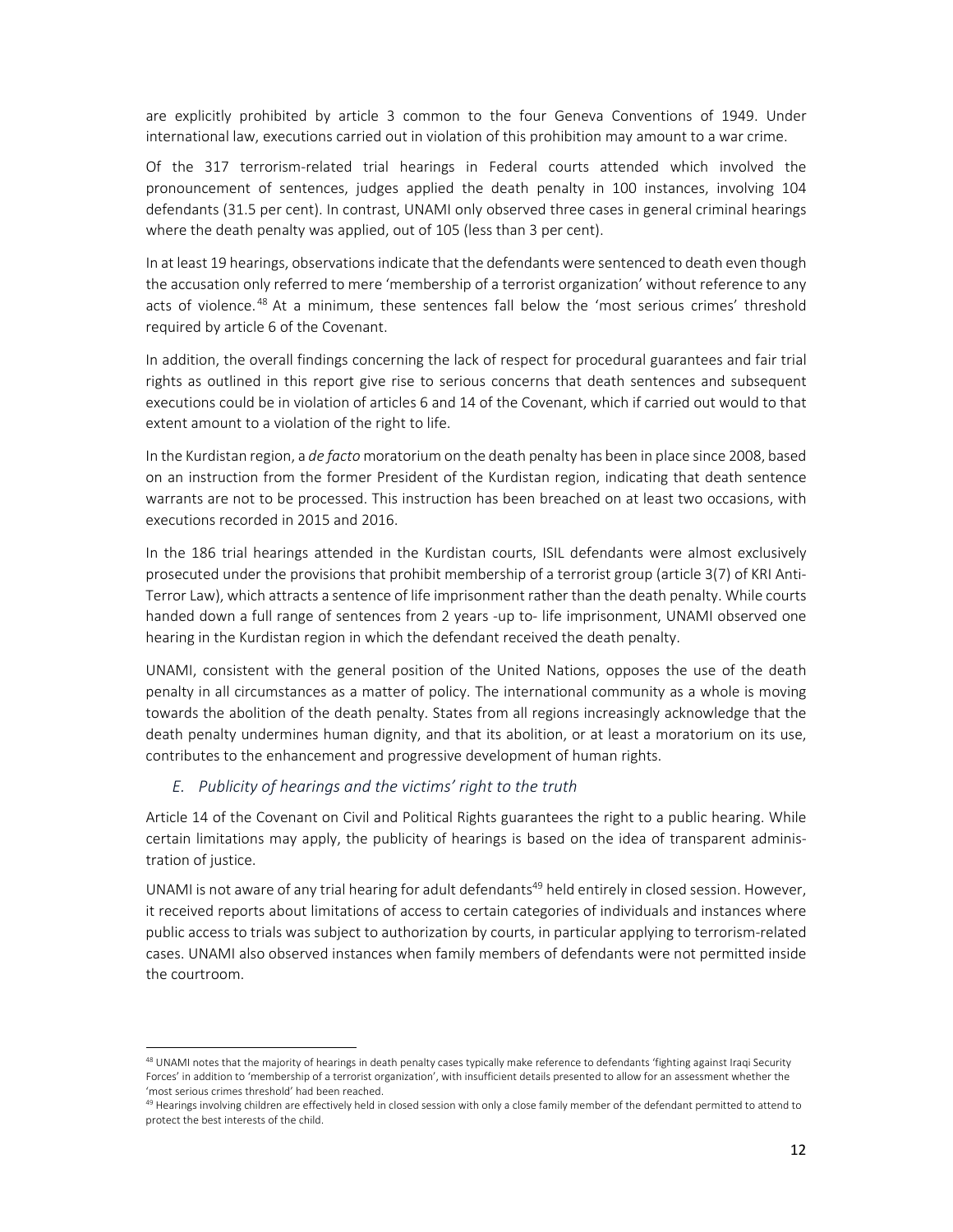UNAMI notes that, apart from exceptional circumstances, a hearing should be open to the general public, including the media, and should not be limited to particular categories of persons. Courts should provide for adequate facilities for the attendance of interested members of the public, within reasonable limits, taking into account, *inter alia*, the potential interest in the case and the duration of the oral hearing. Even where trial has been closed to some degree, the court's judgment must be made public, except in limited circumstances. 50

The right to a public hearing also provides an important safeguard for the interest of the individual and of society at large <sup>51</sup> and facilitates the right to access to justice and to the truth for victims and their families. Victims and their representatives should be entitled to seek and obtain information on the causes leading to their victimization and on the causes and conditions pertaining to the gross violations of international human rights law and to learn the truth in regard to these violations.

*'The absence of victims from ongoing trials impedes access to the truth and exposure of all the circumstances of the crimes committed, which negatively affects the creation of appropriate conditions for any international investigations into international crimes committed on Iraqi territory and against unarmed Iraqi citizens.'* 

*Statement by the Eyzidi Organization for Documentation, issued on 15 July 2019* 

In the hearings observed, attendance of victims of acts of terrorism was limited.<sup>52</sup> Although the trials for adult defendants are supposedly open to the public, the dates of the hearings or the names of the defendants were not made public in advance. In addition, the broad and widespread reliance on 'membership' of, or 'association' with, a terrorist organization fails to meet victims' interests in exposure of the full range of

#### crimes committed.

These practices limit the possibility for the general public ‐ and for victims and their families in particular ‐ to see the perpetrators appropriately being held to account. It is thus less likely to facilitate processes of 'closure' for victims, or to create a basis for any movement towards reconciliation.

### VI. Conclusion

UNAMI findings give rise to serious concerns that basic fair trial standards have not been respected in terrorism‐related trials. UNAMI also identified a number of intrinsic problems within the broader legal framework and system of counter‐terrorism prosecutions, the scale and scope of which are beyond the power of the courts to address.

The violations of fair trial standards relating to equality before courts and the fairness of hearings – in particular with regard to ineffective defence and limited possibility to challenge evidence – placed defendants at serious disadvantage compared to the prosecution. The overreliance on confessions, with frequent allegations of torture or ill-treatment that were inadequately addressed and that constitutes a human rights violation in itself, further added to the disadvantage faced and fair trial concerns.

In addition, prosecutions under the anti-terrorism legal framework – with its broad definition of terrorism and related offences – focused on 'membership' of a terrorist organization without

<sup>50</sup> Human Rights Committee, General Comment No. 32 (2007), paras. 28‐29.

<sup>51</sup> Human Rights Committee, General Comment No. 32 (2007), para. 28.

 $52$  According to the Criminal Procedure Code, victims can participate in criminal proceedings as plaintiffs or may be called as witnesses; see Criminal Procedure Code No. 23 of 1971, articles 10 et seq and 58 et seq.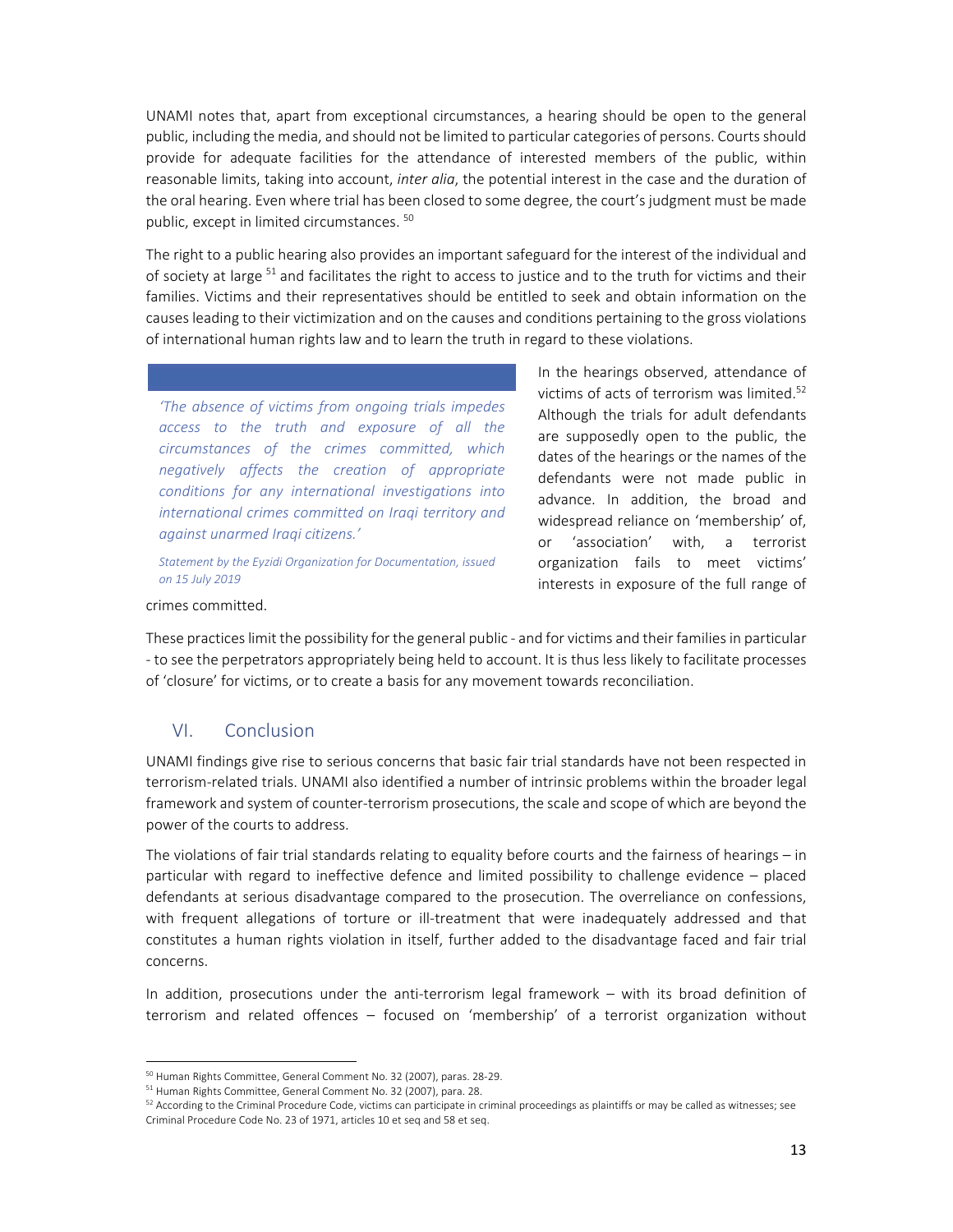sufficiently distinguishing between those who participated in serious crimes and those who joined ISIL out of perceived necessities of survival or under coercion.

The need for victims to be part of a holistic approach to justice and accountability also needs to be taken into account. Victims have a right to the truth, including exposure of the circumstances of the range of crimes committed.

In the past, allegations of torture and ill-treatment, unfair trials and the misuse of broad anti-terrorism legislation to target specific communities contributed to the conditions, which enabled ISIL to find popular support. Betrayals of justice, following flawed trials – which may include unlawful and inhumane detention and capital punishment – can only serve a narrative of grievance and revenge, which risks exacerbating tensions between communities.

It is also imperative to counter collective blaming of communities, as it undermines the legitimate efforts of the Government to ensure personal accountability for individual perpetrators. The current system of punishment imposed for 'membership' of a terrorist organization, in particular 'ISIL membership', risks being perceived as indiscriminate in its application, imposing disproportionate penalties and at times resembling collective punishment for certain (predominantly Sunni) communities.

The root causes of violence and conflict in Iraq need to be addressed in terms of human rights violations suffered by all communities in the country over several decades. This includes adherence to crucial elements of robust safeguards for detention, procedural guarantees and fair trials. This would demonstrate commitment to justice, while also constituting a necessary building block towards greater inter‐community reconciliation and social cohesion.

Justice delivered in full compliance with human rights will build trust amongst all communities in Iraq, who share the desire for accountability of those responsible for the atrocities carried out. Only then can secure foundations be laid for the lasting peace that the Iraqi people deserve.

# VII. Recommendations

UNAMI welcomes the steps taken by the Government of Iraq to seek justice and accountability for crimes committed by ISIL in Iraq. UNAMI also recognizes the challenges faced by the judicial system in tackling an overwhelming caseload in the aftermath of the widespread violence perpetrated by ISIL. In support of the Government's efforts to ensure accountability for the perpetrators of terrorism-related crimes while safeguarding human rights and fundamental freedoms, UNAMI provides the following recommendations to the Government of Iraq:

### *Legal and policy framework*

- Revise the anti-terrorism laws to comply with international law and ensure that:
	- o The definitions of terrorism and related crimes are precise, based on internationally agreed parameters, and compatible with the principles of legality, foreseeability and precision;
	- o Until it is abolished, the death penalty is only imposed for the 'most serious crimes' (meaning murder or intentional killing), should never be mandatory, and is only imposed upon full compliance with fair trial rights;
	- o A consistent and more nuanced approach to punishments is adopted and applied, proportionate to and commensurate with the seriousness of the underlying crimes and including alternative measures;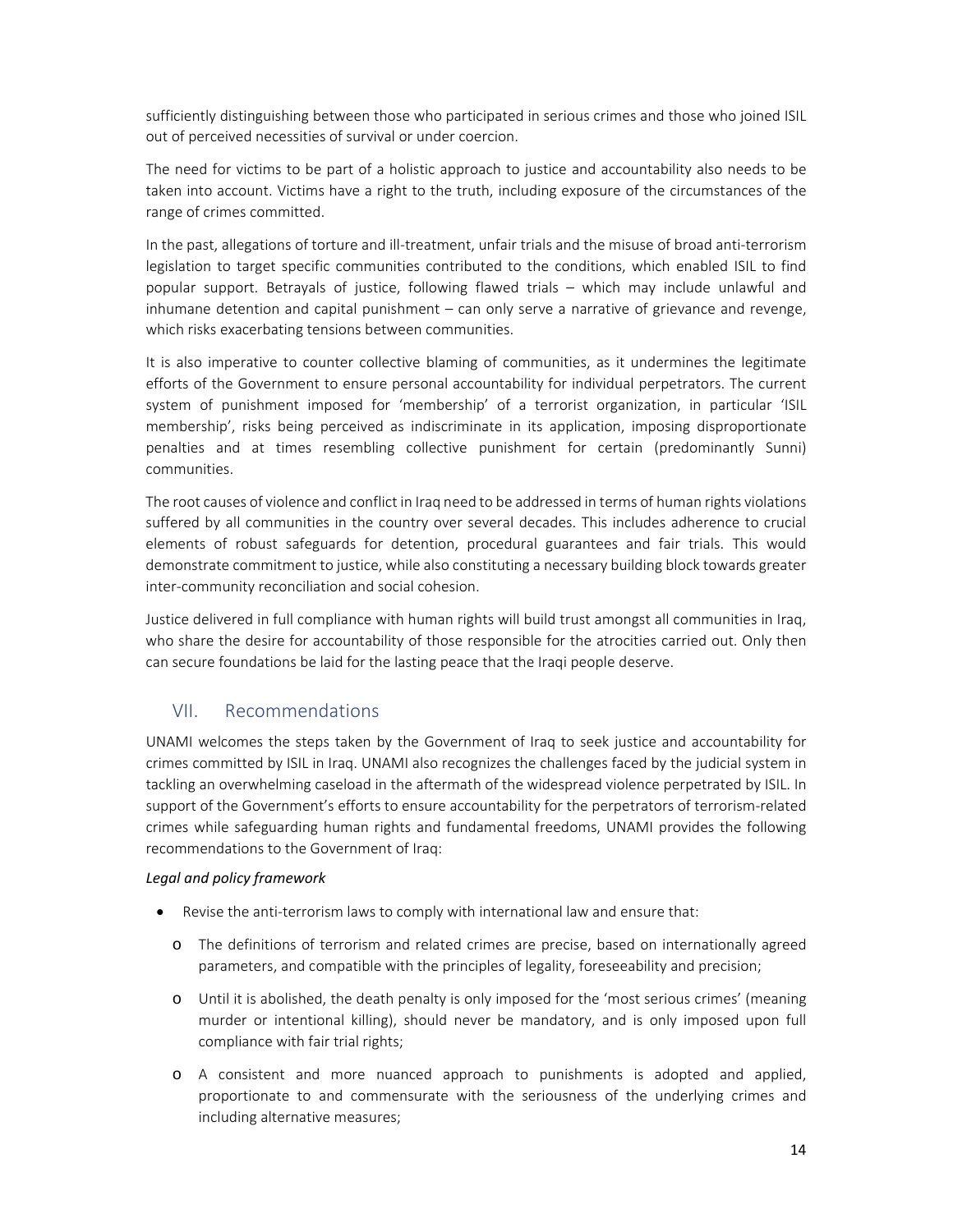- o Confessions obtained under duress are under no circumstance accepted by the court, other than as evidence torture or ill‐treatment occurred.
- Revise provisions of the Criminal Procedure Code that allow for extensive reliance on secret statements, reports and confessions, to come into accordance with international standards;
- Consider revision of the function of the prosecutor in the Iraqi criminal system;
- **•** Raise the minimum age of criminal responsibility to an internationally acceptable standard;<sup>53</sup>
- Adopt a moratorium on executions, and commute sentences where there are concerns of unremedied violations of fair trial and procedural guarantees;
- Develop policies on rehabilitation and reintegration of perpetrators of terrorism-related crimes, particularly children, aimed at conflict prevention, and victim participation in judicial proceedings with a view to ensuring the right to the truth.

### *Compliance with fair trial rights and procedural guarantees*

- Ensure that defendants have sufficient time, facilities and opportunity to prepare and present their case to the investigative and trial courts under conditions that do not place them at a substantial disadvantage, including appropriate access to case files, ability to comment on circumstances, to adduce and challenge evidence, and to cross‐examine witnesses, on the basis of equality of arms;
- Implement an effective standardized referral system so that all detainees have prompt access to qualified lawyers or legal aid providers from the initial phase of investigation, and allow sufficient time to prepare their defence at all stages of the judicial proceedings;
- Ensure that interrogations take place in the presence of defence counsel;
- Provide reasons for judgments at trial and appeal court level, covering the essential findings, evidence for commission of, participation in, or contribution to a specific underlying offence and legal reasoning, including for cases where the public was excluded;
- Ensure that all defendants effectively benefit from the presumption of innocence, without discrimination and that the burden of proving a criminal offence remains throughout upon the prosecutorial authority;
- Develop sentencing criteria taking into account mitigating and aggravating features of the offence, including the potentially coercive nature of the relationship between the defendant and a terrorist organization, and the age and capacities of the individual defendant;
- Apart from exceptional circumstances, justified in each case, ensure that hearings of adult defendants are effectively open to the public.

### *Providing effective protection for human rights*

• Issue clear instructions to judges that coerced confessions or statements should not be admitted as evidence in court proceedings except when invoked against a person accused of torture as evidence that the statement was made;

<sup>&</sup>lt;sup>53</sup> For further details, see Committee on the Rights of the Child, General Comment No. 24 (2019), on children's rights in the child justice system (CRC/C/GC/24), paras. 20 et seq.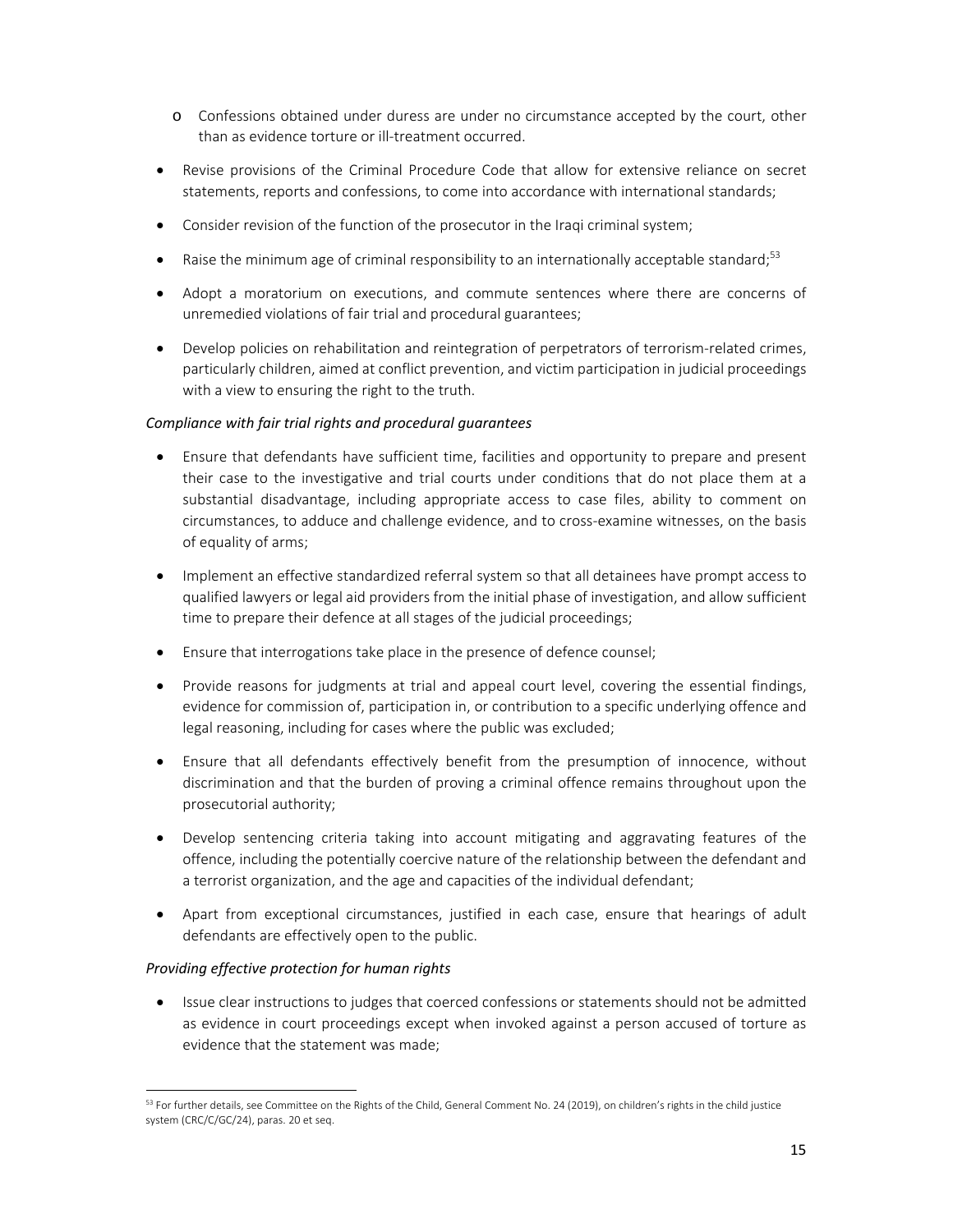- Ensure that the competent authorities take sanctions against judges who fail to respond appropriately to allegations of torture or ill-treatment raised during judicial proceedings;
- Ensure that the burden of proof that the confession was made voluntarily falls on the prosecutorial authority during a trial;
- Provide training to law enforcement officials, judges and lawyers on how to detect and investigate cases in which confessions are obtained under torture or ill-treatment;
- Ensure that fundamental legal safeguards to prevent torture and ill-treatment are effectively afforded from the outset of deprivation of liberty, including access to an independent medical examination and contact with the outside world;
- Consider ratification of the Optional Protocol to the Convention against Torture and other Cruel, Inhuman or Degrading Treatment or Punishment.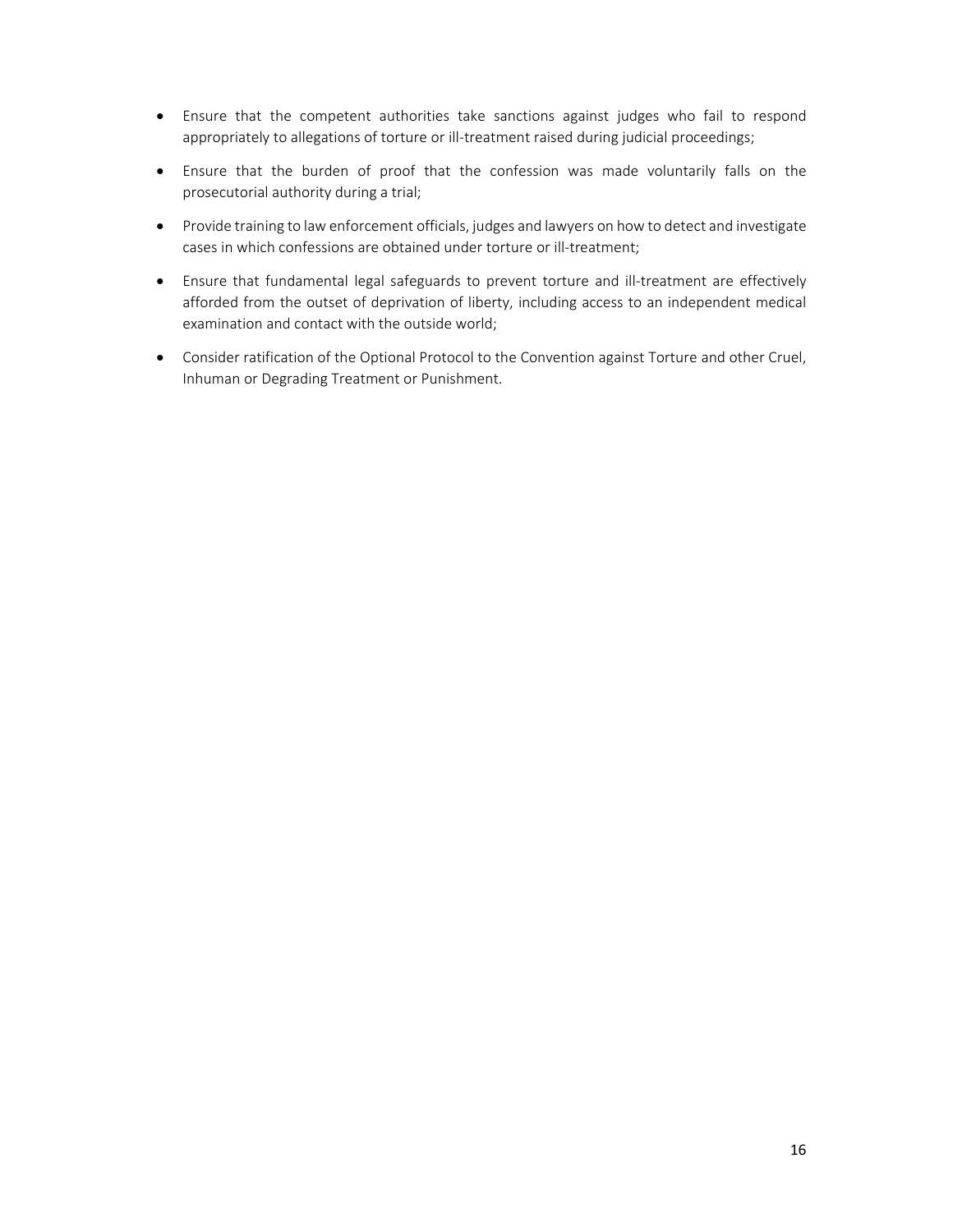| Number of hearings and defendants |                               |                                            |               |                       |                                 |                       |                |                            |  |  |  |  |
|-----------------------------------|-------------------------------|--------------------------------------------|---------------|-----------------------|---------------------------------|-----------------------|----------------|----------------------------|--|--|--|--|
|                                   | No. of hearings <sup>54</sup> |                                            |               |                       | No. of defendants <sup>55</sup> |                       |                |                            |  |  |  |  |
| Governorate                       | Investigation<br>hearing      | <b>Trials of</b><br>children <sup>56</sup> | Trial hearing | Total no. of<br>cases | Investigation<br>hearing        | Trials of<br>children | Trial hearing  | defendants<br>Total no. of |  |  |  |  |
| Anbar                             | (3)                           |                                            | 12(5)         | 15                    | 3                               |                       | 16(1)          | 19                         |  |  |  |  |
| Baghdad                           | $(15)^{57}$                   | 47 (37)                                    | 174 (134)     | 236                   | 17(2)                           | 48(1)                 | 223(8)         | 288                        |  |  |  |  |
| Basra                             |                               | 8                                          | 80 (14)       | 88                    |                                 | 8                     | 148(2)         | 156                        |  |  |  |  |
| Dhi-Qar                           |                               | $\overline{2}$                             | 19(2)         | 21                    |                                 | $\overline{2}$        | 26             | 28                         |  |  |  |  |
| Erbil                             |                               |                                            | 187 (184)     | 187                   |                                 |                       | 189(4)         | 189                        |  |  |  |  |
| Kirkuk                            |                               | (2)                                        | (30)          | 32                    |                                 | $\overline{2}$        | 46             | 48                         |  |  |  |  |
| Ninewa                            | (7)                           | 6(4)                                       | 198 (180)     | 211                   | 7(2)                            | 6                     | 204(5)         | 217                        |  |  |  |  |
| Wassit                            |                               | $\overline{2}$                             |               | $\overline{2}$        |                                 | $\overline{2}$        |                | $\overline{2}$             |  |  |  |  |
| Dohuk                             |                               |                                            | (2)           | $\overline{2}$        |                                 |                       | $\overline{2}$ | $\overline{2}$             |  |  |  |  |
| Total                             | 25                            | 67                                         | 702           | 794                   | 27(4)                           | 68(1)                 | 854 (20)       | 949                        |  |  |  |  |

# Annex I: Statistics from UNAMI monitoring of investigative and trial hearings

| Sentences and type<br>of case | Up to 10 years of<br>imprisonment | $11 - 19$ years<br>imprisonment | Life<br>imprisonment | Death<br>penalty | Acquittal | Total |
|-------------------------------|-----------------------------------|---------------------------------|----------------------|------------------|-----------|-------|
| Terrorism (men) <sup>58</sup> | 132                               | 41                              | 50                   | 104              | 131       | 458   |
| Terrorism (women)             |                                   |                                 |                      |                  |           | 15    |
| Terrorism (children)          | 10                                | 23                              |                      |                  |           | 37    |
| Criminal (overall)            | 49                                |                                 | 20                   |                  | 61        | 134   |
| Total                         | 194                               | 66                              | 75                   | 108              | 201       | 644   |

<sup>54</sup> Numbers of terrorism-related hearings out of the total are indicated in brackets.

<sup>55</sup> Numbers of female defendants are indicated in brackets.

<sup>56 &#</sup>x27;Trials of children' refers to all defendants under the Juvenile Welfare Law, which includes adults who committed crimes as children. 57 This includes one juvenile investigation hearing.

<sup>58</sup>One defendant received a fine as punishment and is not included in the table.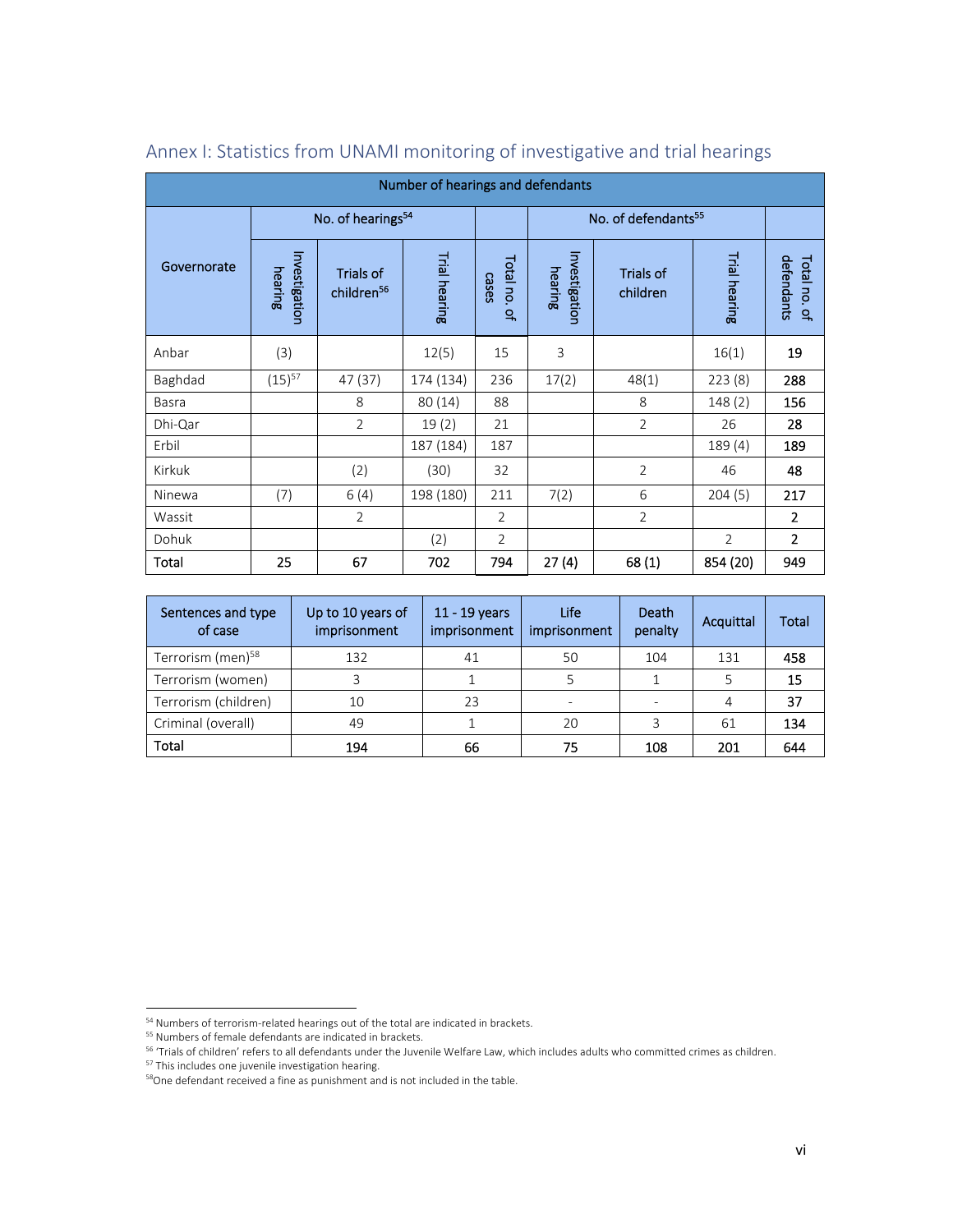## Annex II: Response by the Government of Iraq to the UNAMI/OHCHR report<sup>59</sup>

Republic of Iraq Ministry of Foreign Affairs Human Rights Department Ref: 12/Arabic letter Meem/7/84 Date: 22/1/2020

#### Immediate

The Ministry of Foreign Affairs of the Republic of Iraq/Human Rights Department presents its compliments to the United Nations Assistance Mission in Iraq (UNAMI). The Ministry is honored to relay to the Mission of the observations of the Ministry of Justice in the Republic of Iraq regarding the contents of the report issued by UNAMI under the title (Human Rights and the Judicial System in Iraq) as shown below:

- 1- In page (2) of the report there was reference to a specialized team from the United Nations who had received special training before attending the court sessions, taking into consideration that this team needs legal and judicial expertise and qualifications to act as a specialized team for this task and it is unclear whether this was the case or not.
- 2- In page (3) of the report paragraph (b) on International Humanitarian Law, there was reference to the additional first protocol annexed to the Geneva Convention, knowing that the first protocol is concerned with international armed conflicts contrary to what was indicated in the report.
- 3- In page (4) of the report there was reference to the Juvenile Welfare Law. Article (79) of the Iraqi Penal Law 111 of 1969, stipulates that (No person between the ages of 18 and 20 at the time of committing an offence can be sentenced to death. In such a case, he will receive life imprisonment instead of the death sentence.). The Juvenile Welfare Law No. (76) of 1983 in Article 3/Second defined a juvenile as one who has completed 9 years of age but did not complete 18 years of age.
- 4- In page (5) of the report on the definition of terrorism, we would like to explain that there is a proposal to amend the Anti-Terrorism Law No (13) of 2005 to ensure punishment of all perpetrators of terrorist crimes; including kidnapping and sexual violence crimes committed against women, girls and children, taking into account that there is no legal characterization that explains that these conflicts are non- international conflicts but rather anti-terrorism operations subject to the anti-terrorism law. Iraq does not acknowledge that fighting Daesh is an international armed conflict but are anti-terror operations.<sup>60</sup>

The Iraqi Constitution and the laws in force of jurisdiction have defined the death penalty on those who commit the most serious crimes in society explicitly and accurately for their importance in the lives of the citizens. The procedures of ruling and execution takes long time to ensure the fairness of the court rulings as this affect the lives of the accused in such penalties, and that the Iraqi judiciary is fully committed to the principles of justice by applying the law and issuing fair sentences against the perpetrators of such crimes.

5- Regarding what was stated in more than one paragraphs of the report about implementation of capital punishment (P 5 as an example) for terrorism crimes in accordance with international and national standards, we need to point out that the Iraqi law in dealing with death penalty has adopted the criterion of the most serious crimes as the criminal intent in (all terrorism-related crimes) has a general and private (personal) objectives. (The personal motivation…executing an organized individual or collective terroristic scheme) (destabilization of security and stability), whereas, terroristic motivation aims at (threatening the national unity and social integrity and putting the state's security and stability at risk….). The actual perpetrator may cause the killing of one person or may commit a single act of terror, while an instigating accomplice, a

<sup>&</sup>lt;sup>59</sup> This is an unofficial translation. For the official response of the Government of Iraq (received on 26 January 2020) to the UNAMI/OHCHR report, please see the Arabic version of this report.

 $60$  This sentence was edited on 8 October 2020 at the request of the Government of Iraq (NV 12/Arabic letter Meem/7/347 and NV 12/Arabic letter Meem/4/821, on file with UNAMI).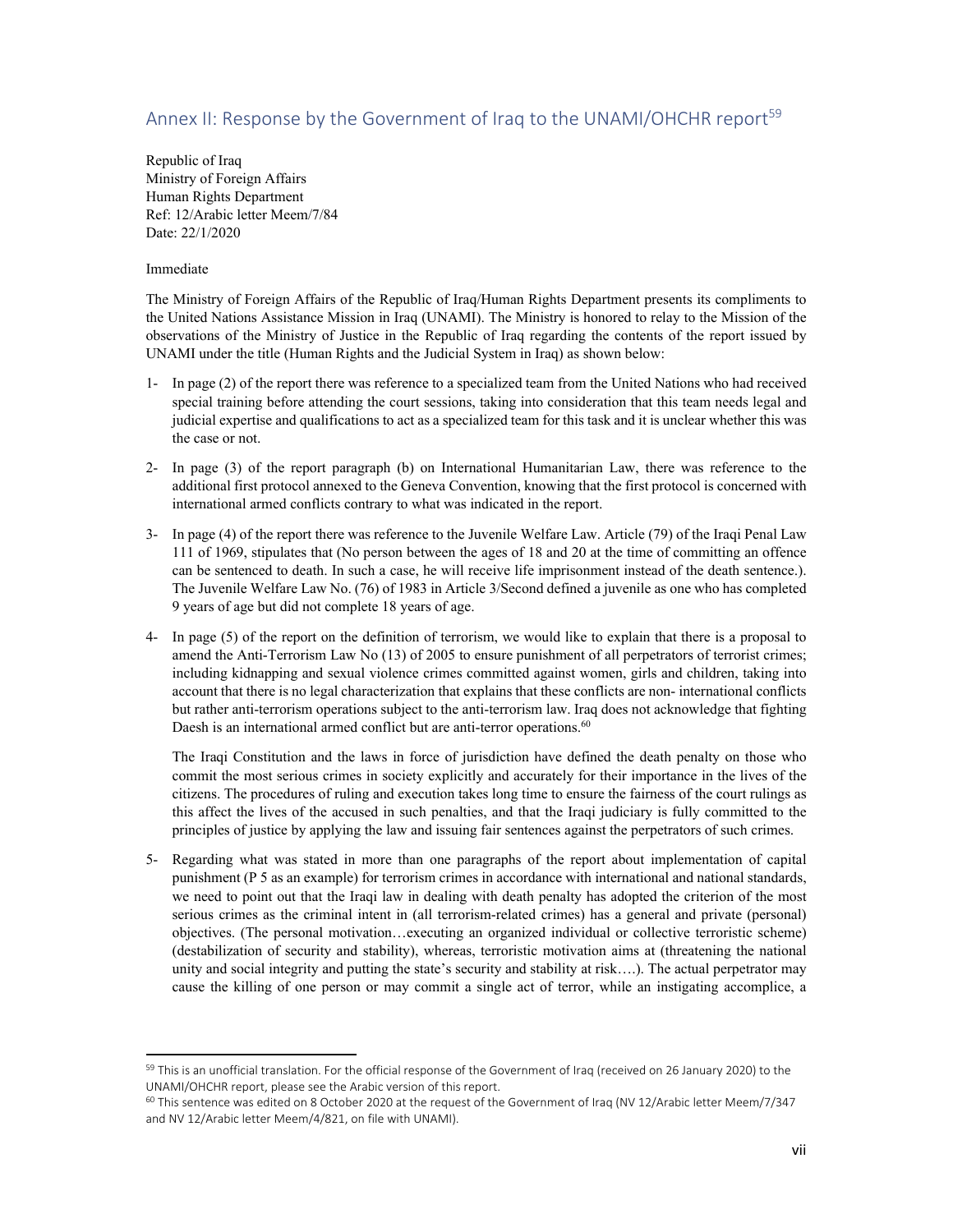financer, or a supporter who hides, or accommodates a "terrorist" is more dangerous than the actual perpetrator.

On the other hand, the Anti-Terrorism Law No 13 of 2005 did not tackle procedural issues because it is a penal law, therefore, the procedural issues are considered part of the applicable Criminal Procedure Code.

The Ministry of Foreign Affairs of the Republic of Iraq/Human Rights Department avails itself of this opportunity to express its highest consideration and respect to the United Nations Assistance Mission for Iraq.

United Nations Assistance Mission for Iraq (UNAMI)/Baghdad

//Signed & Stamped// Human Rights Department Ministry of Foreign Affairs Republic of Iraq 22/01/2020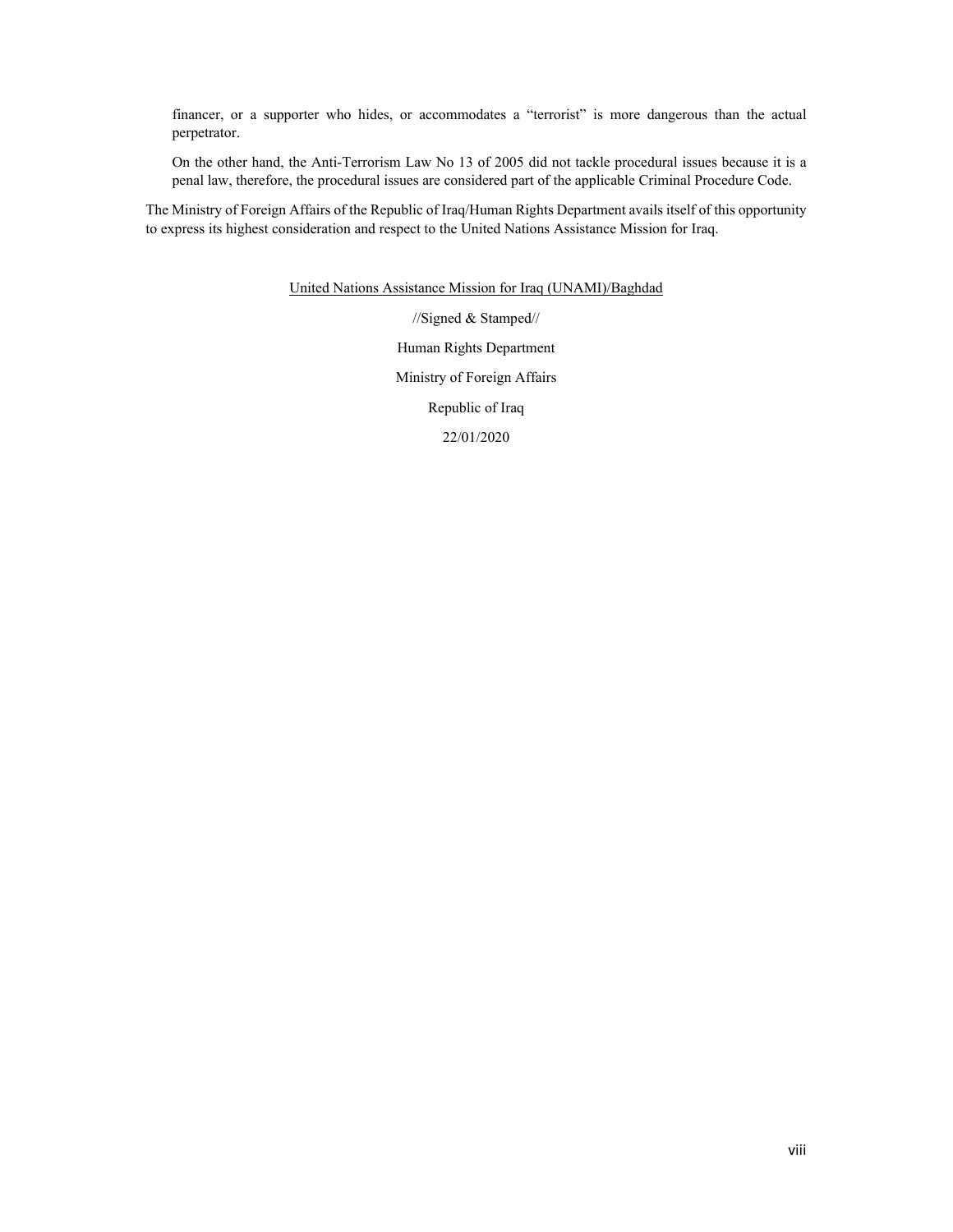## Annex III: Response by the High Judicial Council to the UNAMI/OHCHR report<sup>61</sup>

Republic of Iraq Ministry of Foreign Affairs Human Rights Department

Ref.: 12/Arabic letter Meem/7/90 Date: 26/1/2020

The Ministry of Foreign Affairs (MoFA) of the Republic of Iraq presents its compliments to the United Nations Assistance Mission for Iraq (UNAMI) in Baghdad. With reference to Note No. (81) by UNAMI's Human Rights Office, dated 21/01/2020, MoFA has the honor to enclose herewith remarks by the High Judicial Council regarding the report titled "Human Rights in the Administration of Justice in Iraq" issued by UNAMI.

The Ministry of Foreign Affairs avails itself of this opportunity to reiterate to the United Nations Assistance Mission for Iraq in Baghdad the assurances of its highest consideration and respect.

Enclosures: Remarks (4 pages).

//Signed & Stamped// Human Rights Department Ministry of Foreign Affairs Republic of Iraq

United Nations Assistance Mission for Iraq (UNAMI)/ Baghdad

- 1- The High Judicial Council, concerned for applying the highest standards of justice in accordance with international conventions, has sought applying several steps to achieve that goal. These steps are being discussed initially during the periodic meetings of the Council, and the outcomes of these discussions are formulated into recommendations that are circulated as directives to all competent courts. Some of these directives are related to proceedings of investigation with all defendants, including juveniles; to monitoring torture cases and adopting the required measures against perpetrators in accordance with the law; and to ensuring neutrality in such cases. The directives have also emphasized the importance of careful deliberation in issuing arrest warrants until reaching adequate conviction by the competent judge in the existence of relation of some persons to commitment of crimes, including terrorist crimes, and on that basis, victims have filed complaints against those defendants. They have also assured providing all guarantees specified by the Constitution and the law in taking down testimonies of defendants who admit their guilt. The directives have also emphasized the court's role in finalizing procedures of collecting other evidence to ascertain the truthfulness of such confessions. Subsequently, the issue should be left to the competent court to undertake its role in discussing the evidence and to verify its truthfulness in order to adopt such evidence as proof to convict defendants and to hand down sentences against them.
- 2- Following security stabilization as a result of eliminating ISIS terrorist elements and activating the legal procedures against arrested elements of those gangs, beside the initiative of the affected persons to provide information on many of those elements while requesting implementation of legal procedures against them, a great increase occurred in the number of such cases. To address that issue, the High Judicial Council took the initiative and re-opened all the courts in the liberated areas; increased the number of investigative judges at the courts considering such cases at governorates' centers; increased the number of penal (disciplinary) bodies at criminal courts while limiting their tasks in considering such

 $61$  This is an unofficial translation. For the official response of the High Judicial Council (received on 27 January 2020) to the UNAMI/OHCHR report, please see the Arabic version of this report.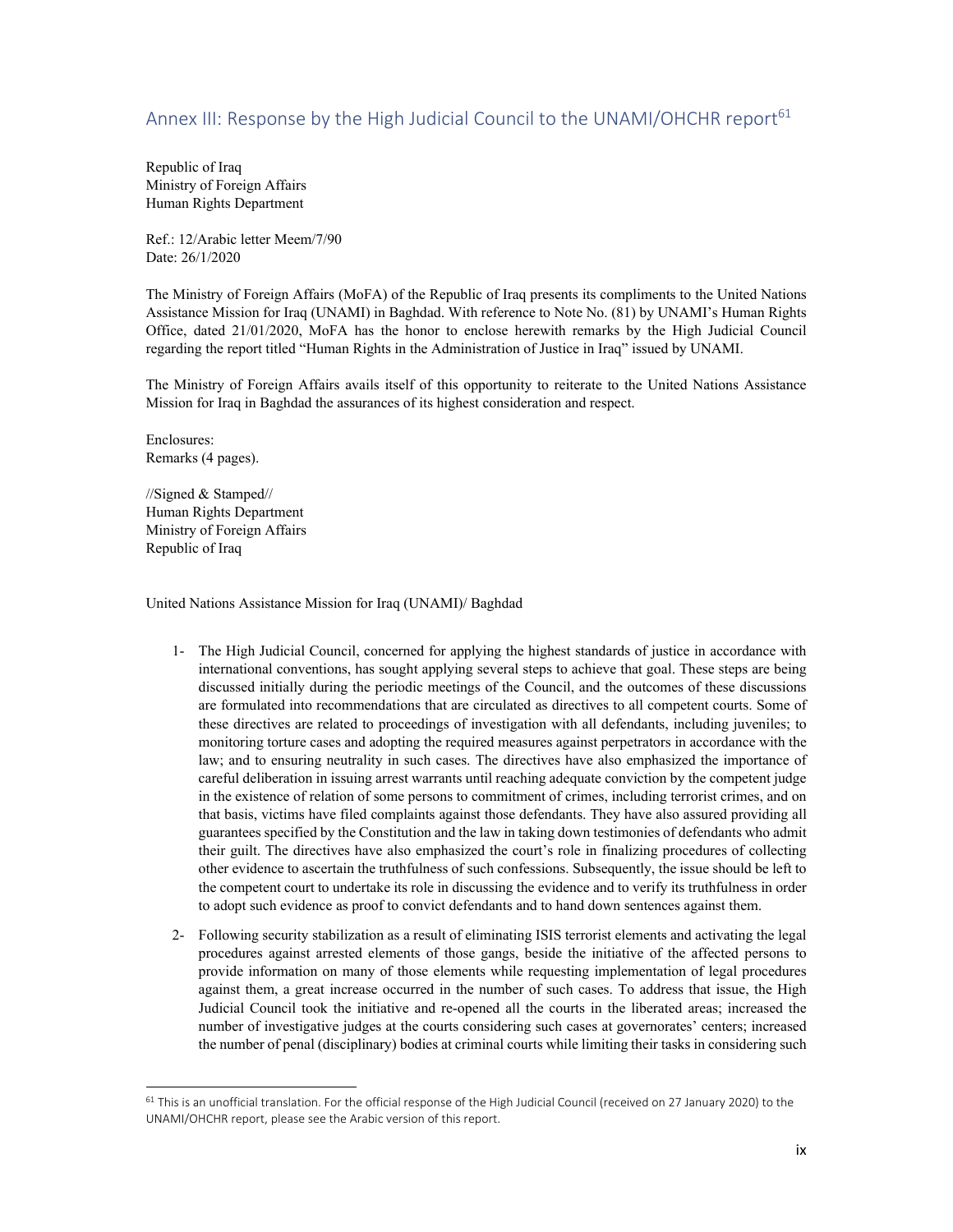cases in order to allow for completion of the trial procedures and provision of all the required guarantees to achieve this goal.

- 3- Establishment of a committee comprising senior retired judges to reconsider the main laws. The said committee has finalized a draft bill for the Iraqi Penal Code, Criminal Procedures Code, and the Juvenile Welfare Act. The said bills are still under discussion by the State Shura (Consultative) Council.
- 4- Effective contribution to supporting and legislating a number of laws relevant to supporting courts procedures; including the law on the Protection of Witnesses, Victims and Informants to encourage relevant parties to come forward with the information they have regarding the trial of persons accused of committing terrorism and corruption related crimes. The Anti-Money Laundering and Counter-Terrorism Financing Law is also included.
- 5- As the judgements issued in the cases related to terrorism crimes are subject to mandatory review, the Federal Court of Cassation has played a great role in reconsidering a lot of conviction decisions and rulings and in establishing cassational principles that have been taken as a guide by criminal courts. The said principles addressed many aspects related to courts procedures and explained any ambiguity or confusion that had accompanied the implementation of the Iraqi Code of Criminal Procedure and the Counter-terrorism law.
- 6- Dozens of judges, members of the Public Prosecution Office and judicial investigators competent with terrorism-related cases have been involved in development courses. All judges treated all submitted cases with consummate professionalism and neutrality whether in investigation or trial. The High Judicial Council sought to get many officers tasked with investigative duties join training courses at the Judicial Institute to develop their investigative skills, especially terrorism-related cases, and emphasize adherence to international standards when investigating suspects of such cases;
- 7- The Presidencies of the Judicial Oversight Commission and Public Prosecution Office played a crucial and exceptional role in following-up and monitoring the status of detained defendants whether they were adults or juveniles of all groups including those accused of committing terrorist crimes at their places of confinement or when they are investigated until their cases are investigated, which helped in settling thousands of such cases in a record time in addition to documenting any violation committed by the investigators through field visits made by the judges and members of the Public Prosecution Office and record such incidents officially in visit reports as well as recommending ways to address reported negative indicators in such reports. This is in addition to receiving complaints lodged in this regard, investigate them and take legal action against those judicial or non-judicial staff found culpable of committing any violation and as per the law and notify other parties to take similar actions against their staffs.

From the above, we find that the signals in the said UN report do not fully convey the truth with respect to the size of accomplishment in the way of settling the cases of the detained persons who are accused of committing terror crimes from which the Iraqi people, in all its spectrum, suffered, nor does it convey the size of damages these crimes caused at all levels of life. The High Judicial council, through a series of measures and decisions taken by it, have enabled the criminal courts to embrace the big number of those accused and determine their fate with strict observance of the highest norms of justice and transparency as to the provision of all legal guarantees with regard to dealing with those accused both during investigation and trial. The HJC is still, and in coordination with relevant bodies, welcoming any remarks that are influential in helping it achieve its orientation and is considering and analyzing them to find proper means of addressing these remarks within the powers vested to it by the law.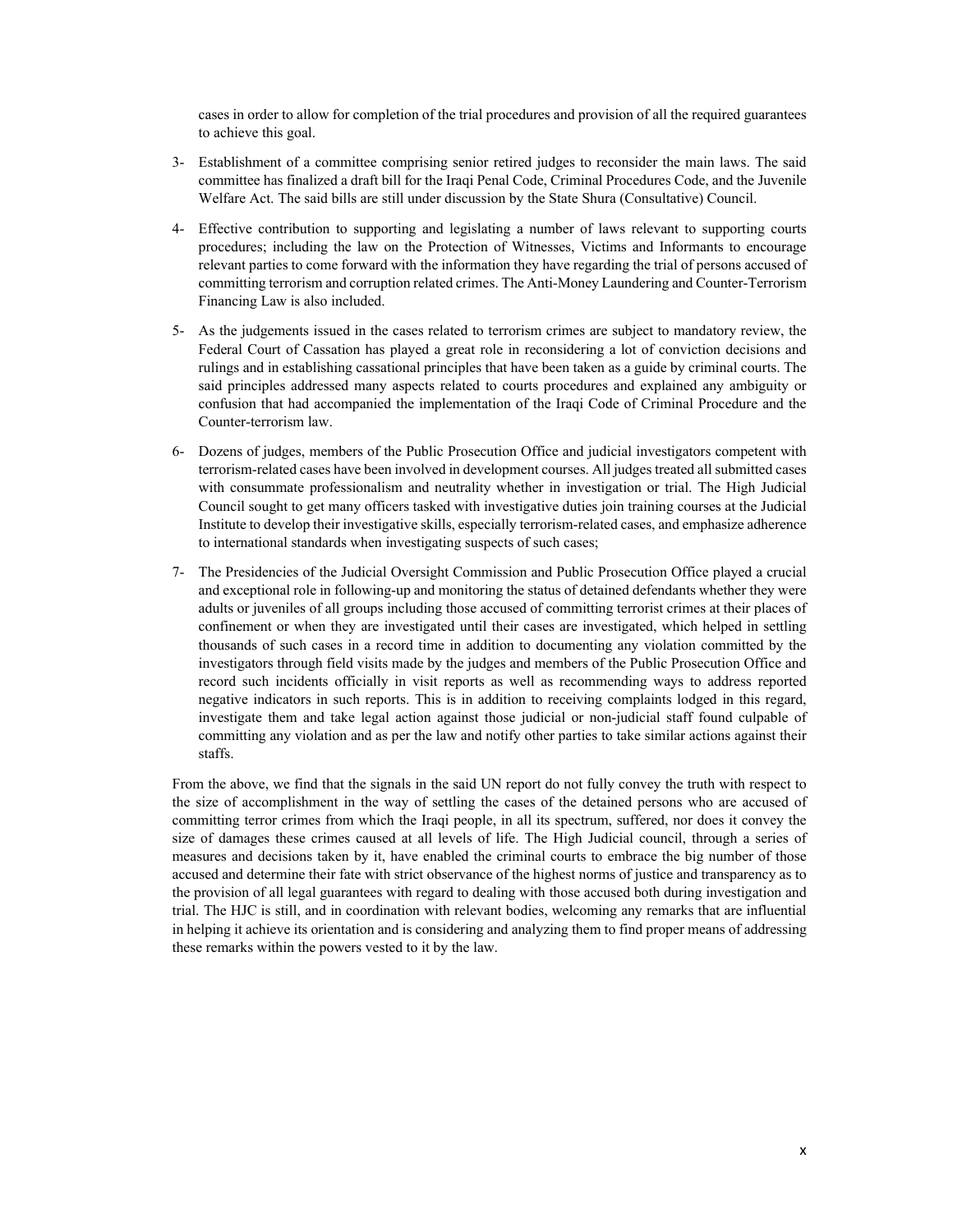# Annex IV: Response by the Kurdistan Regional Government to the UNAMI/OHCHR report $62$

Office of the Coordinator for International Advocacy

KURDISTAN REGIONAL GOVERNMNET COUNCIL OF MINISTERS



## Clarification Document in response to the report titled: Human Rights in the Administration of Justice in Iraq

### Arresting ISIL‐affiliate juveniles:

According to the system in the reformatory center, completing school is one of the conditions for staying in the center. Accordingly, the minors who were willing to continue going to school could stay in the center until they turn 18 years old, otherwise they would not be allowed to stay in the center. When they attend university, they will be given accommodation in the dormitories until they get a job or find a permanent residence.

To explain investigation and trial process, Erbil Asayish Investigation Court sends the cases to Erbil Criminal Court 2 for terror-related cases. Each governorate in the Kurdistan Region has Asayish investigation courts as well as criminal courts relevant to terror cases. Each governorate has 4 criminal courts, one of which is for terror‐related cases.

The statistics show those juveniles and women who were arrested for being ISIL‐affiliates were held in the reformatory center. Among the number, 14 boys under 18 were detained during 2017 and 50 boys are convicted and serving their sentence. Of the remaining, 26 are women. Others who were arrested are subsequently released and have been sent back to their places of origin.

Investigations were carried out with most of the detainees who were arrested for ISIL‐affiliation. As a result, some were sentenced according to the type of the crime they have committed. Detainees less than 18 years old who were arrested for being ISIL‐affiliates were treated as victims rather than criminals. Children who did not have parents and came to Kurdistan were treated as orphans and shelter is provided for them.

<sup>62</sup> Official document received by UNAMI on 21 January 2020.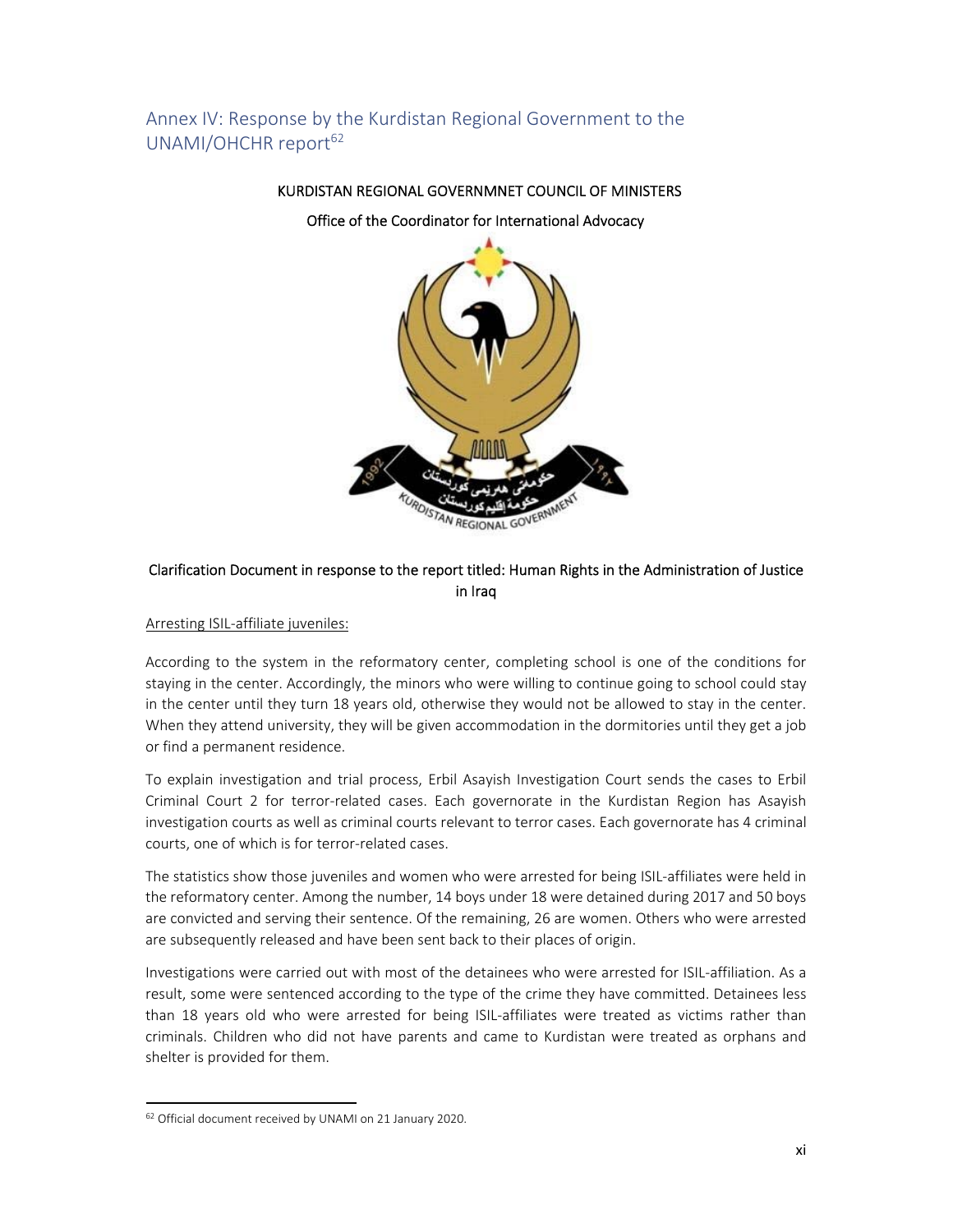The General Directorate of the Reformatory Center worked to provide the women and juveniles to have a productive stay and to learn different jobs so they can be self‐sufficient after they are released. It also worked to expedite their legal case as they have equal rights alongside all other detainees, including the right to a lawyer. The government provides them with lawyers in case they are financially incapable of providing themselves with one. Similarly, UNICEF had assigned a lawyer to follow up with the cases of the detainees in the reformatory center.

With regards to the children who lived with their mothers in detention, the directorate worked to return the children to their own homes and families, and otherwise with social monitoring houses. The families are usually not interested in accommodating these babies. Daycares were provided to take care of the babies, but according to law, the babies were allowed to stay with their mothers until they turn three years old.

Local and international organizations have been allowed to visit the reformatory centers according to the rules and regulations, which allowed the organizations to pay visits twice a week due to workshop schedules for the detainees given that they gave prior notice. The detainees were allowed to make phone calls to their families at any time except when they were under investigation. Furthermore, a special program was designed by the Ministry of Education for the detainees who wanted to continue their education in Arabic language.

Regarding healthcare services, the detainees were sent to hospitals when necessary. Those with chronic diseases were allowed to make their own healthy food, and regular medical checkups were done for the detainees.

#### Procedures for arresting suspects:

ISIL attacks in 2014 resulted in the displacement of thousands of people from the areas that were attached to the Kurdistan Region. Due to the huge influx of IDPs, separating innocent citizens and ISIL affiliates was not an easy task; it was very challenging for the Peshmerga and security forces. This encouraged the security forces to carry out certain security procedures to protect the safety of the civilians and IDPs while preventing ISIL affiliates from infiltrating the civilian IDPs.

Upon the arrival of refugees and IDPs in the reception centers, the security forces would start checking their identities and gather information on them. If they were suspected to be ISIL‐affiliates, they would be transferred to Asayish and special courts. There have been many cases where there has been clear evidence of the suspects' ISIL-affiliation. In some cases, they were even ISIL snipers and they had participated in ISIL military and ideological trainings.

The information is gathered from their own confessions and witness testimonial. Prior to liberating their areas, there has also been intelligence information on certain suspects. The security forces confirm the information before they arrest the suspects or put them under investigation.

Arrests without a court order and legal procedures were not allowed. After their arrest, the detainees had full access to their legal rights according to international principles and laws. Consequently, after their arrest, all the detainees and suspects were treated according to the amended Iraqi Criminal Procedure Code No. 23 of 1971. The procedures include confirming the person's identity and beginning the investigations.

Whoever is arrested by the security forces is kept for 24 hours for investigation, later will be treated based on the results of the investigations, and afterwards will be sent to the special courts. However, due to the large number of IDPs, sometimes the legal procedures become time‐consuming and it takes